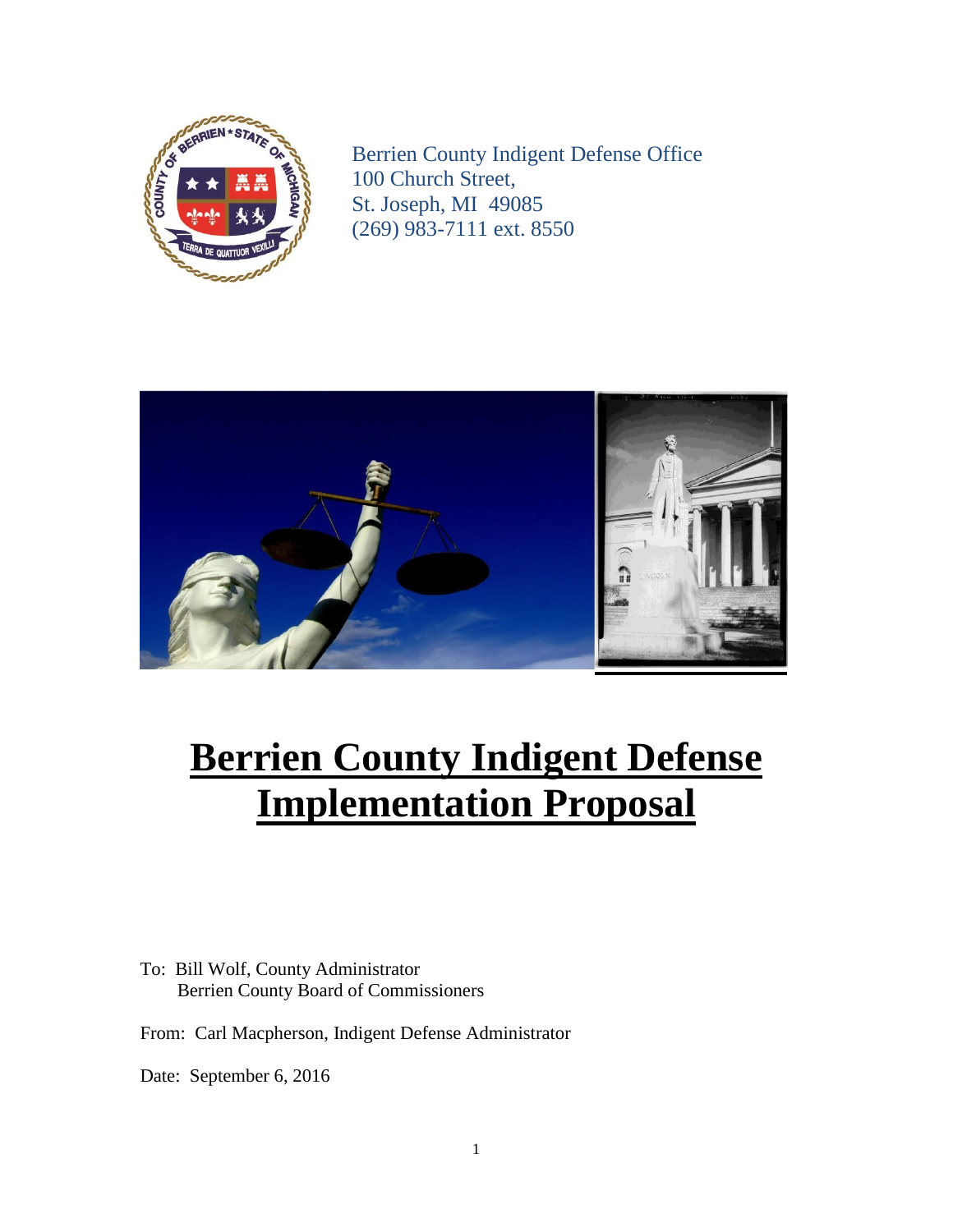# **Table of Contents**

| I.          |                                                                 | 3  |
|-------------|-----------------------------------------------------------------|----|
| Π.          |                                                                 | 3  |
| III.        |                                                                 | 3  |
| IV.         | Status of MIDC Proposed Standards and Possible Future Standards | 6  |
| V.          | Overview of Indigent Delivery Systems in Michigan               | 8  |
|             | A. Michigan Indigent Defense in 2008: A Race to the Bottom:     |    |
|             | Speed & Savings Over Due Process                                | 8  |
|             |                                                                 | 10 |
|             | 1. Michigan Public Defender Offices                             | 13 |
|             | C. Statewide Trends and Developments Impacting IDIP             | 15 |
| VI.         | Overview of Ethical Standards and Considerations                | 15 |
| VII.        |                                                                 | 18 |
| VIII.       |                                                                 | 19 |
| IX.         |                                                                 | 21 |
| $X_{\cdot}$ |                                                                 | 23 |
|             | A. Comparable Resources with the Prosecutor                     | 23 |
|             |                                                                 | 25 |
|             |                                                                 | 26 |
|             |                                                                 | 26 |
|             | 2.                                                              | 27 |
|             | Public Defender Office<br>$\mathcal{E}$                         | 28 |
|             | Model Public Defender Office<br>4 <sup>1</sup>                  | 29 |
|             |                                                                 | 30 |
|             |                                                                 | 33 |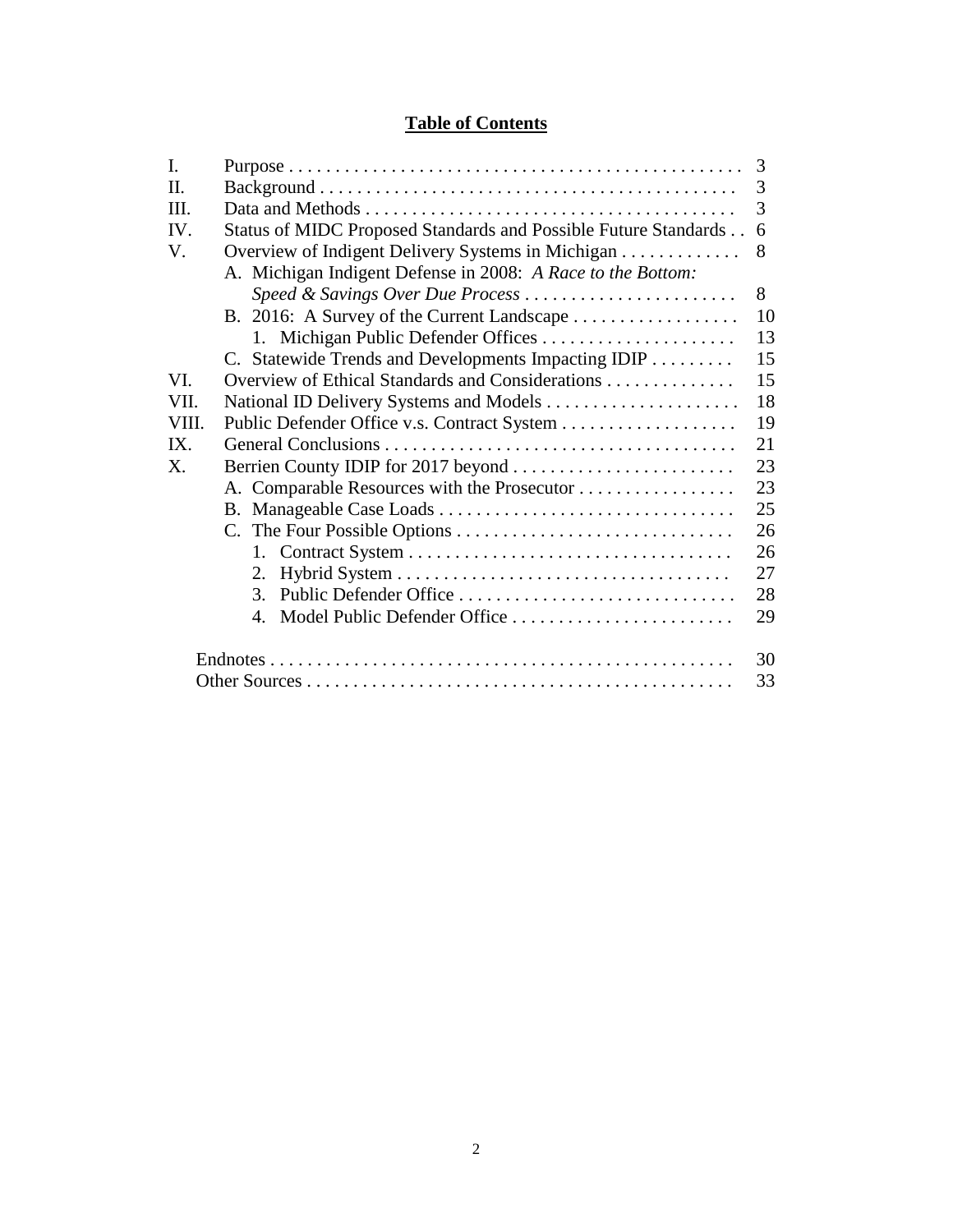### **I. PURPOSE**

The purpose of this Report is to request formal Board approval of the Berrien County Indigent Defense Implementation Proposal (IDIP). I am requesting that the Board approve a Public Defender's Office in order to provide constitutionally-mandated, and ethically-obligated, high quality indigent criminal defense for our County. The IDIP is based upon several factors: (1) the status of the Michigan Indigent Defense Commission (MIDC) and proposed standards; (2) an overview of indigent defense delivery systems in Michigan and nationally; (3) best practices for indigent defense based upon ethical obligations and national standards; and (4) general conclusions about the current Indigent Defense System in Berrien County.

### **II. BACKGROUND**

In March of 2016, I was hired by the Berrien County Board of Commissioners, part-time, as the County's first Indigent Defense Administrator (IDA). The overarching mandate for the IDA is to be "responsible for the development, implementation, oversight, and direction of the Berrien County Indigent Defense Administration Department." For the past six months, I have diligently worked to learn the Berrien County Indigent Defense (ID) system. This required a holistic approach designed to understand the role and effectiveness of the current ID contracts. Throughout this process, special attention was given to statewide and national standards, reports and trends, to craft the best possible plan for Berrien County going forward.

### **III. DATA AND METHODS**

Data collection and overall survey of the system can be broken down into many categories. First, the following was done to understand the current Berrien County contract system and the attorneys, including:

- Review of administrative orders and resolutions
- Review of ID contracts since 2010
- Several meetings with contract attorneys as a group
- Many individual meetings with contract attorneys
- Visits to existing ID attorney offices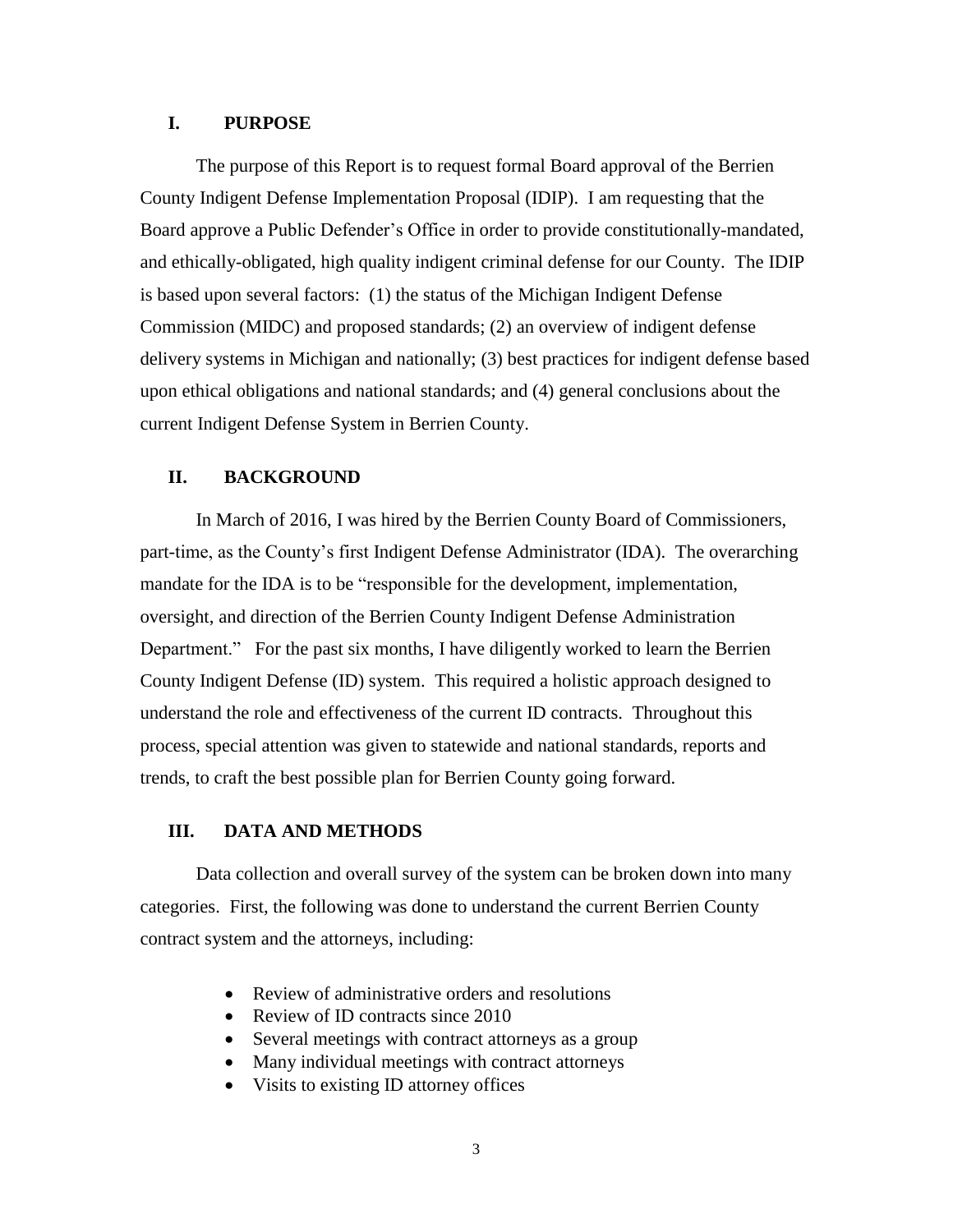I have made efforts to meet individually with the majority of the Berrien County criminal justice key participants, including:

- The majority of present Berrien County criminal judges and several past criminal judges
- The Berrien County Prosecutor
- MDOC Probation Department supervisor
- Pre-trial services and probation staff
- Trial Court administrators
- Berrien County Sheriff and jail staff
- Court personnel

I have attempted to observe the key aspects of the criminal justice system,

including:

- Complete jail tour, including: holding area, booking area, the Arraignment room, cell blocks, interview rooms, visiting area, jail classrooms
- Niles courthouse tour
- Informal tour of the St. Joseph courthouse
- Observation of several arraignment proceedings both from the jail and the courtroom
- Misdemeanor pre-trials and sentencings
- Felony pre-exam conferences and preliminary hearings in both courthouses
- Felony sentencings in both courthouses
- The majority of one ID felony trial (except for jury selection), and parts of several trials
- Probation violation proceedings in both courthouses
- ID attorney-client meetings at court
- Drug Court graduation

I have made efforts with community outreach and listening to community

feedback, including:

- Individual meetings, frequent correspondence, and discussions with several members of the greater legal community
- Meeting with the Benton Harbor Pastoral Alliance
- Letters and phone calls with former ID clients and family members
- Meeting at local emergency shelter for women
- Participation at several Fresh Start meetings at the Berrien County Jail with incarcerated persons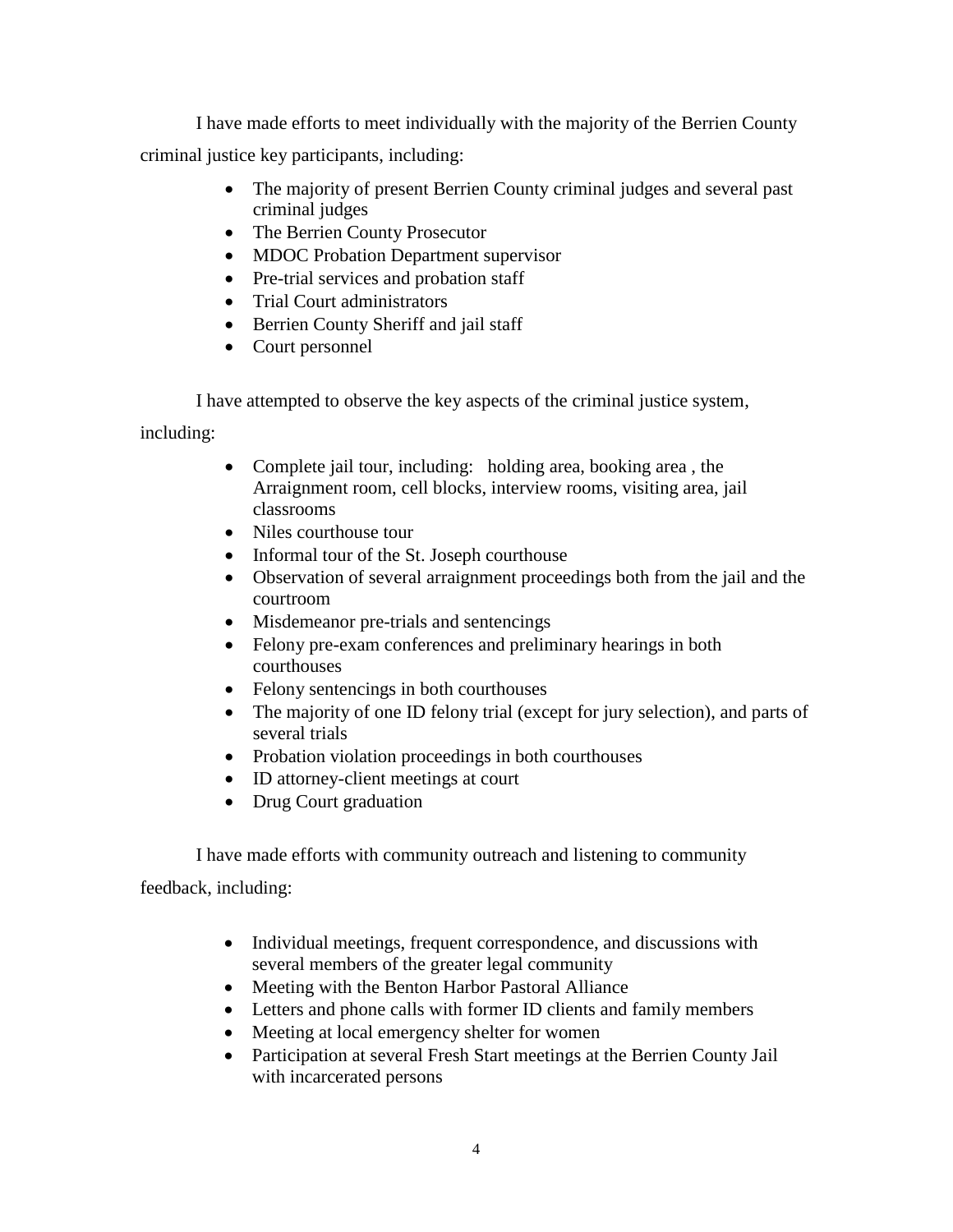- Conducted Berrien County criminal justice survey with sentenced persons at Berrien County Jail
- Frequent correspondence from incarcerated persons at the Jail

Our office has attempted to provide supervision and oversight for the current

contracts and the ID attorneys, including:

- Attempted to provide feedback following court observation
- Offered to review police reports and discuss case and trial strategy
- File review
- Case discussions
- Assistance in connecting clients with their attorney, and vice versa
- Addressed pre-arraignment in-custody potential clients and answered general questions
- Provided a letter generally outlining the arraignment process and the ID attorney's office contact information in an effort to help potential clients understand the system better and how to reach their lawyer prior to court
- Provided file support for ID attorneys: sample client interview forms; bond recommendation forms; post-arraignment court docket entries; free State Appellate Defender Resources (SADO)
- Confidential client meeting space at the ID Building, which can also be used to review case discovery such as videos, documents, presentations
- Private room at ID Building to conduct attorney-client video visitation at the Jail
- Review of attorney-client jail visitation sign-in logs

Further I have conducted extensive research in statewide and national criminal

justice issues related to indigent defense<sup>1</sup>, such as:

l

- MIDC documents, surveys, and updates
- Berrien County trial court statistics
- Berrien County case load reports
- National reports, studies, and ethics opinions on case loads
- Berrien County pre-trial detention statistics
- National studies and reports regarding pre-trial detention and bail
- Michigan laws and cases regarding pre-trial release
- Berrien County incarceration statistics
- National studies and reports regarding incarceration, and mass incarceration
- Reports and data on the effect of early and adequate representation on pretrial detention and post-conviction incarceration

<sup>&</sup>lt;sup>1</sup> For specific documents please see the endnotes contained within this Report and "Other Sources" at the end of the Report.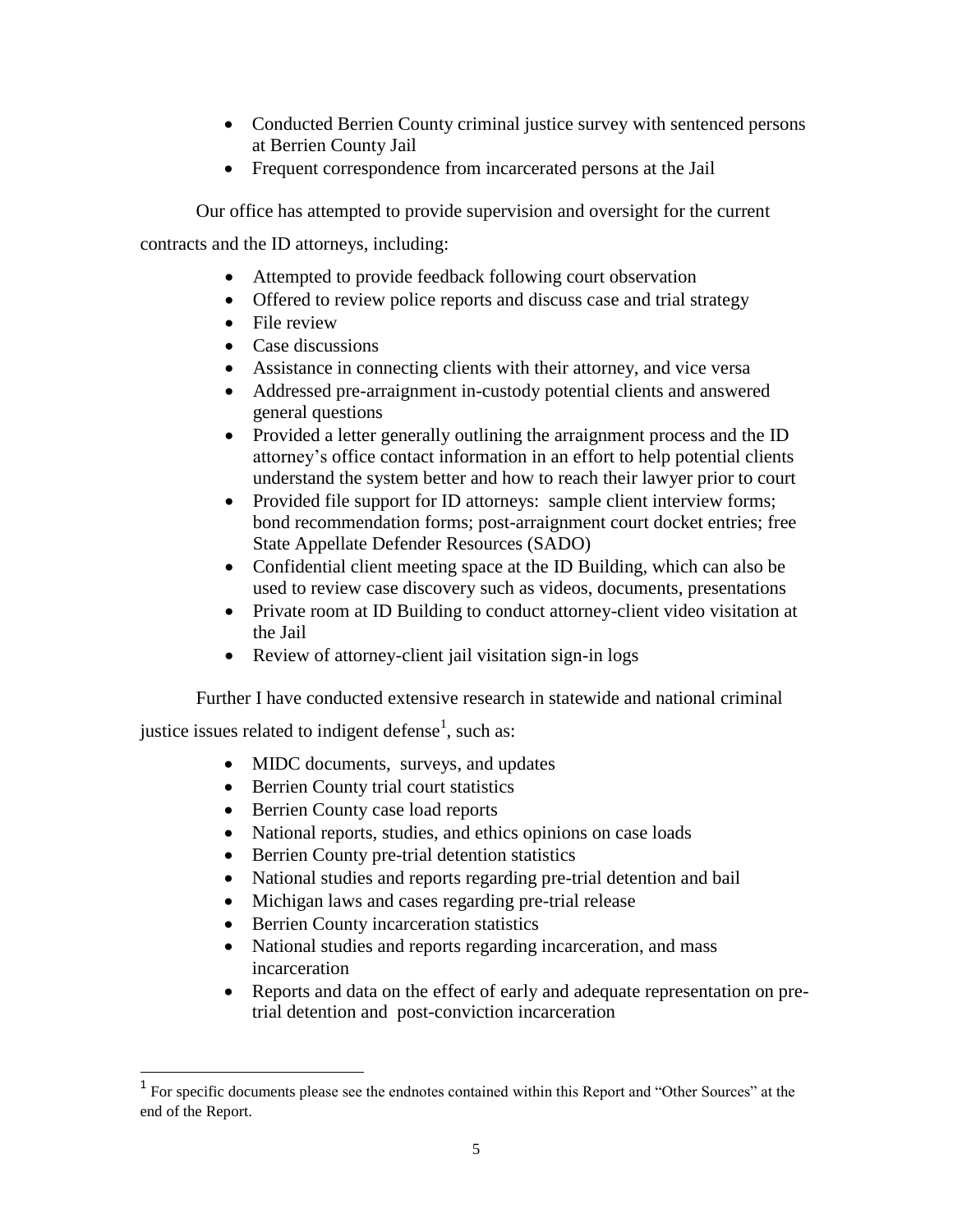- SCAO and MDOC statistics regarding case filings and sentencing practices across Michigan, with a particular focus on comparable counties
- Researched and/or corresponded with all 7 Public Defender Offices in Michigan
- Studied several models of indigent defense delivery systems nationwide to include county and/or state funded systems in the following states: CA, DC, ID, IL, MA, MO, NC, NY, OH, OR, TN, TX, WI, and VA .
- Reports and documents on having indigent defense counsel at arraignment
- Documentation regarding reasonable attorney fees
- Documentation regarding the determination of indigency
- Reports and guidelines regarding appropriate indigent defense delivery

## **IV. STATUS OF MIDC PROPOSED STANDARDS AND POSSIBLE FUTURE STANDARDS**

By way of brief background, the MIDC was established in 2013. The MIDC was created in response to lawsuits and a series of reports indicating that the State of Michigan, and its counties, was failing in their obligation to provide adequate indigent defense. In fact, Michigan ranked  $44<sup>th</sup>$  in the country in per capita expenditures for indigent defense. Through several mechanisms, the MIDC is responsible for improving indigent defense in the State.

The mandate that has the most immediate effect on our County is the process for creating and maintaining minimum standards. Under the MIDC Act<sup>i</sup>, if the Supreme Court adopts proposed standards, then all 83 counties would have 180 days to provide a compliance plan explaining how the standard will be met and its cost analysis. If the MIDC determines that funding beyond the average county expenditures from 2010-12 is required to meet the adopted standards, then the State must provide the funding to reach and maintain compliance.

In December of 2015, the MIDC submitted the first four minimum standards to the Michigan Supreme Court<sup>ii</sup>:

- 1. Education and Training of Defense Counsel
	- a. Knowledge of the law
	- b. Knowledge of scientific evidence and applicable defenses
	- c. Knowledge of technology
	- d. Continuing education
		- i. 12 hours of CLE's annually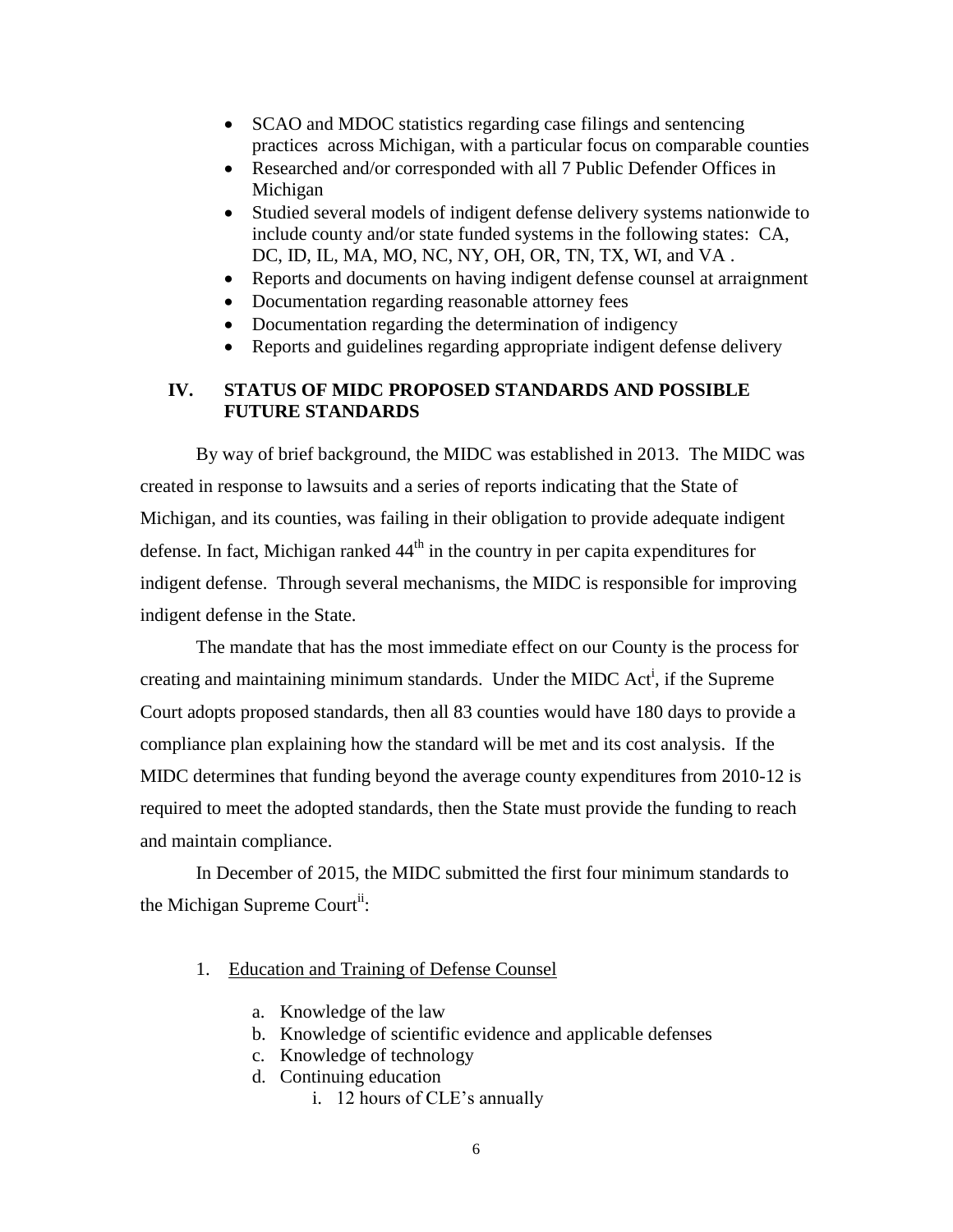#### 2. Initial Interview

- a. Timing and Purpose of the Interview i. Within 3 business days of appointment
	-
- b. Setting of the interview
	- i. Private, confidential setting
- c. Preparation
- d. Client Status

# 3. Investigation and Experts<sup>iii</sup>

- a. "Counsel shall conduct an independent investigation…"
- b. Reasonable requests for an investigator and an expert "shall" be made and "must be funded"
- c. "Counsel has a continuing duty to evaluate a case for appropriate defense investigations or expert assistance."

#### 4. Counsel at First Appearance and other Critical Stages

On June 1, 2016, the Michigan Supreme Court *conditionally* approved all four Standards; therefore, the standards have not taken effect. The Court identified three aspects of the MIDC Act "that the Court deems to be of uncertain constitutionality."<sup>iv</sup> The Michigan legislature has approximately fifteen more sessions in 2016 to "fix" the MIDC Act. If the legislature does not act, then the "conditional approval of these standards will be automatically withdrawn on December 31, 2016."

I do not have an indication of whether the standards will ultimately be approved in 2016. The Board should hesitate to make a decision on the IDIP based upon the funding mechanism of the MIDC Act. Rather, I feel strongly that the Board should make an independent decision on what our County needs, and what is constitutionally required, with little weight being given to the possibility of State reimbursement in the future.

If the MIDC Act is revised to the satisfaction of the Supreme Court, then we should be able to anticipate at least one of the next proposed standards. On July 19, 2016, the MIDC published a "position paper" regarding "reasonable' attorney fees.  $\overline{v}$ " The paper discusses how to determine if an attorney fee is reasonable, how to challenge a disputed amount, and arguably encourages counties to use an hourly rate system.

I also have reason to believe that an upcoming standard would involve individual attorney workloads. The MIDC Act defines 'effective assistance of counsel' as being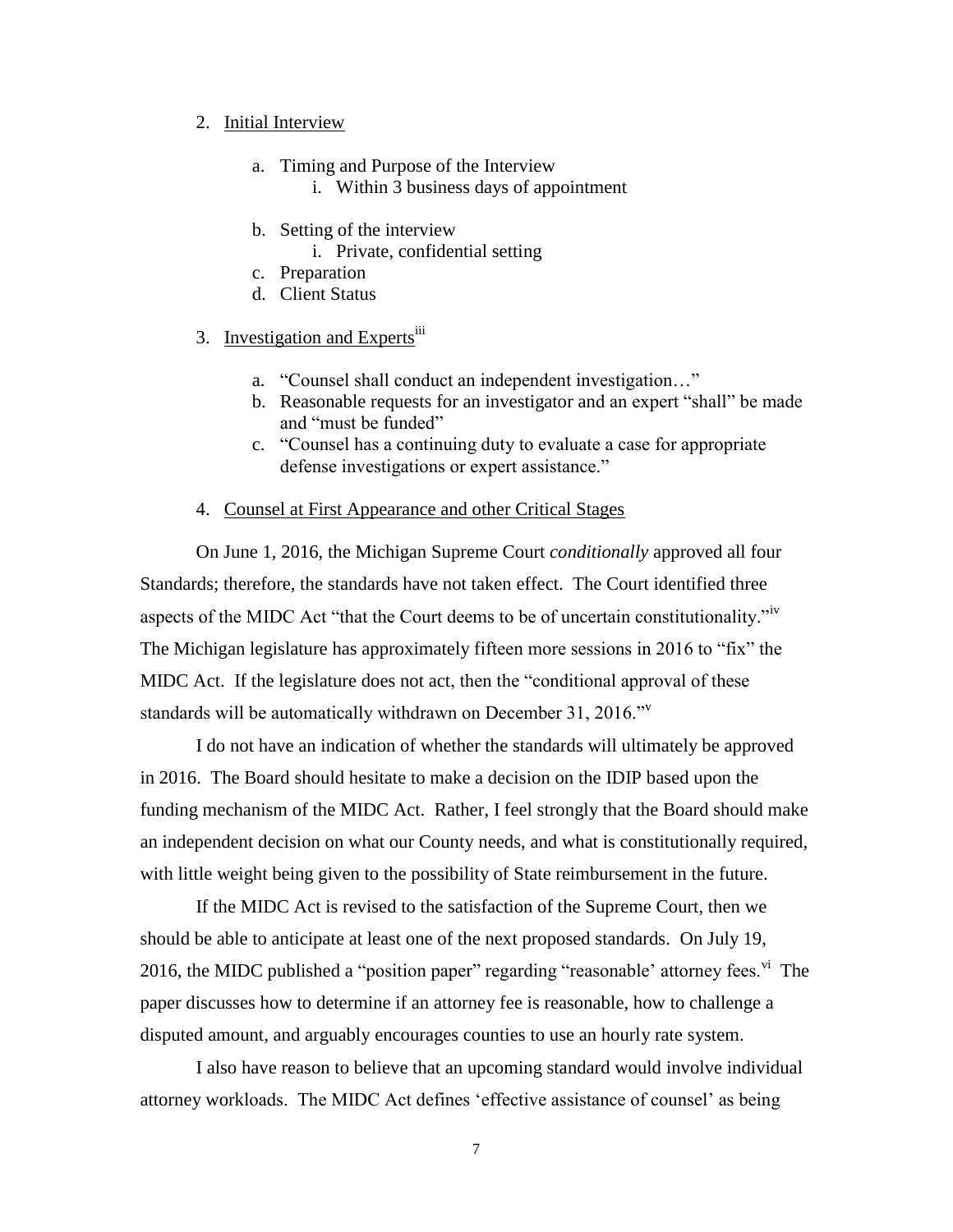determined by State appellate court and U.S. Supreme Court case law<sup>vii</sup> The Act further states that "[t]he MIDC may develop workload controls to enhance defense counsel's ability to provide effective representation."<sup>viii</sup> In 1973, the American Bar Association (ABA) authored specific case load guidelines that are being commonly exceeded across the country: no more than 150 felonies and no more than 400 misdemeanors, per attorney, per year.<sup>ix</sup> Nationally, there have been ethics opinions<sup>x</sup>, reports<sup>xi</sup>, and law suits<sup>xii</sup> addressing this situation. Based on several factors, it is reasonable to conclude that two of the next proposed standards will involve reasonable attorney fees and workloads. I have considered this and incorporated these possibilities within my IDIP.

## **V. OVERVIEW OF INDIGENT DEFENSE DELIVERY SYSTEMS IN MICHIGAN**

To provide context, it is important to review the status of ID in Michigan before the MIDC Act. Second, we must look at the overall landscape of ID in Michigan today. Finally, we must examine statewide trends and issues surrounding ID that effect this IDIP.

# **A. Michigan Indigent Defense in 2008:** *A Race to the Bottom: Speed & Savings Over Due Process*

In June of 2008, the National Legal Aid & Defender Association (NLADA) published a scathing 115-page report substantiating that Michigan ID systems were in "A Constitutional Crisis."<sup>Xiii</sup> The report outlined several systemic problems that were later addressed in the MIDC conditionally-approved standards of 2016. The NLADA performed a limited survey of ID across Michigan. The statewide portion focused on two main areas: per capita spending and type of ID delivery system by county.

In 2008, Michigan ranked  $44<sup>th</sup>$  in the country for per-capita spending on indigent defense with a rate of  $$7.35<sup>xiv</sup>$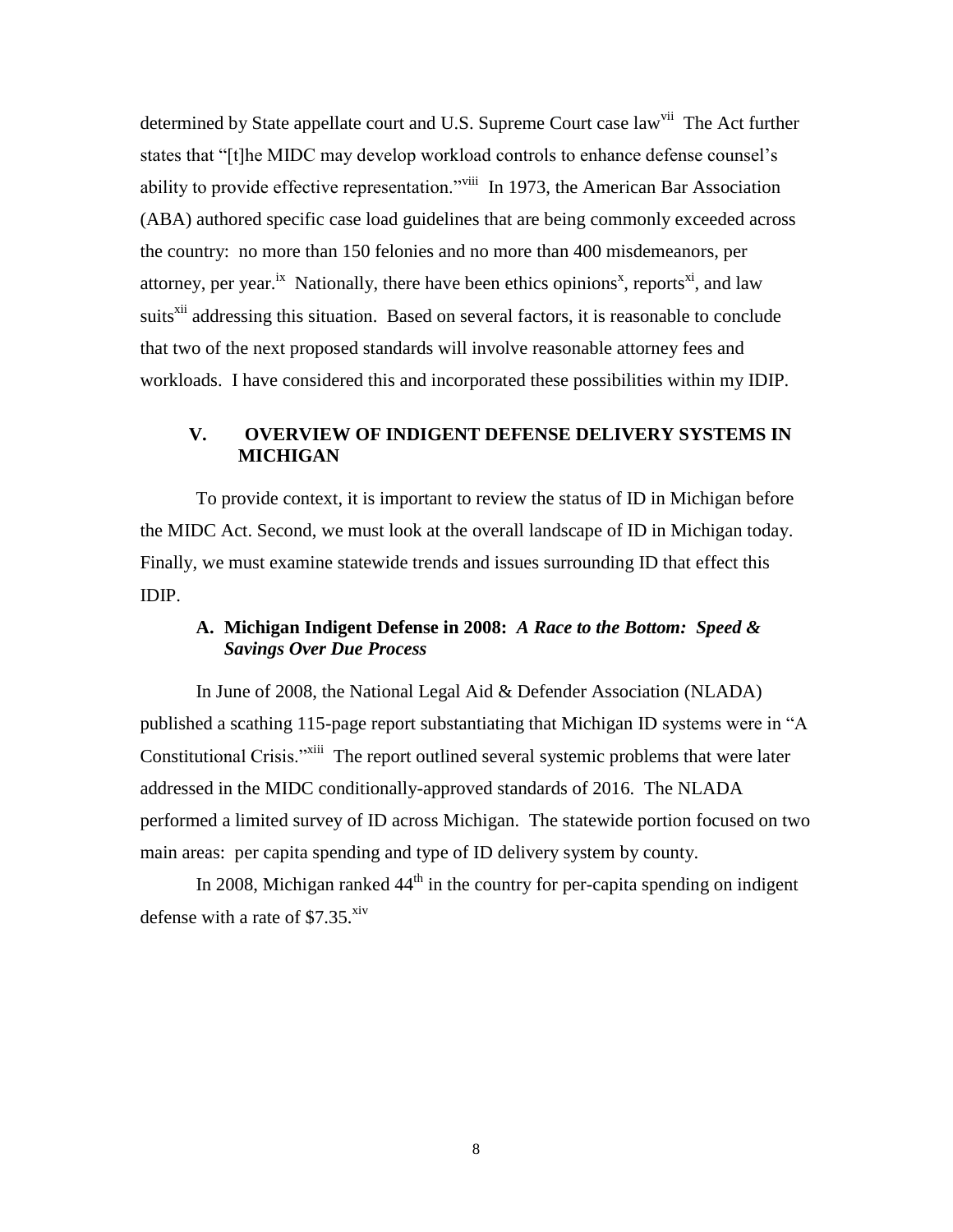

In stark contrast, Michigan has the  $17<sup>th</sup>$  highest rate of incarceration per capita in the U.S. $X^V$  The report also illustrated the four types of ID delivery systems across the State:



The NLADA found that 41 Michigan counties used flat-fee contracts, which are widely disfavored.

Narrowing in, NLADA focused on ten counties: Alpena, Bay, Chippewa, Grand Traverse, Jackson, Marquette, Oakland, Ottawa, Shiawassee, and Wayne. The ten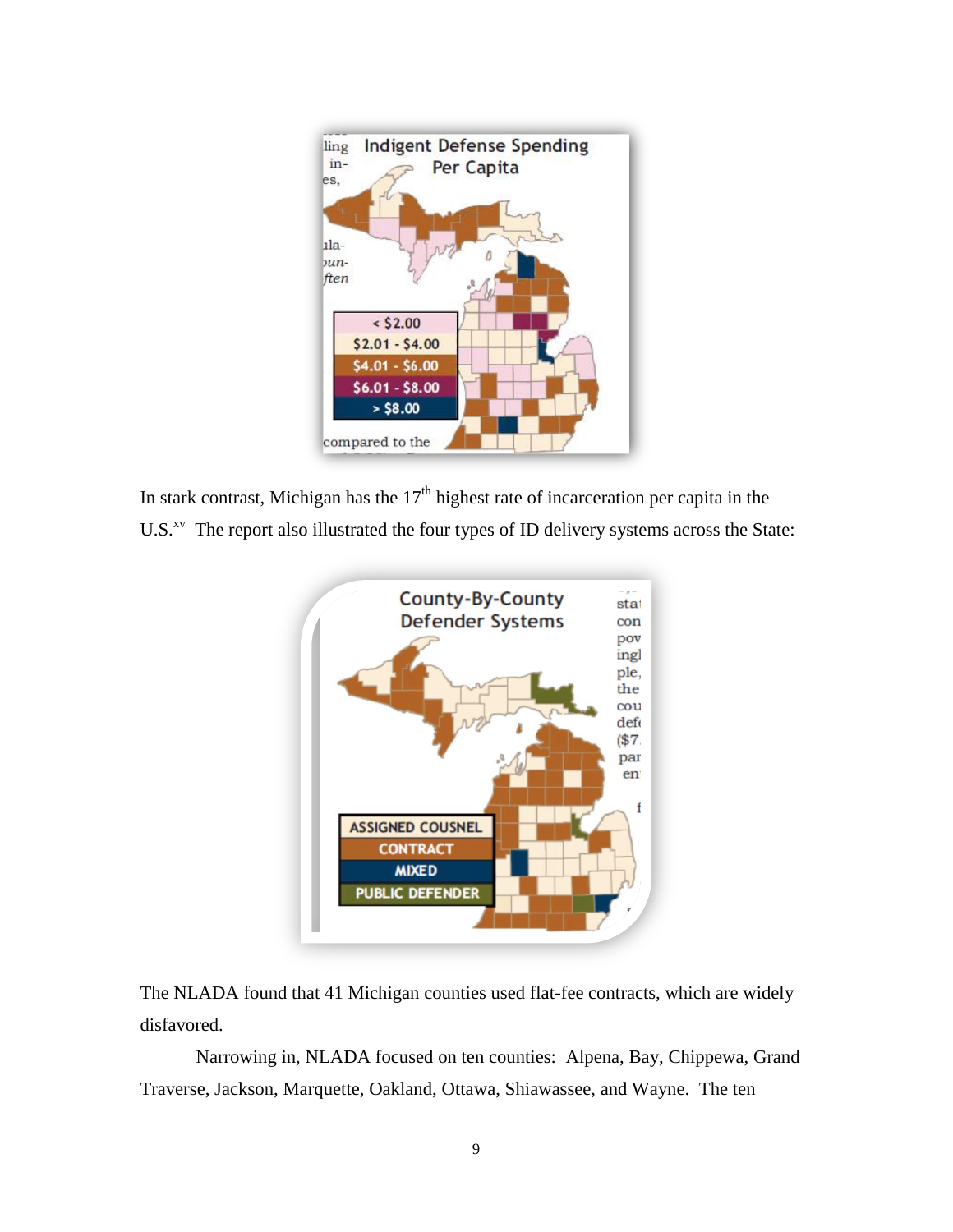counties included at least one of the four types of delivery systems. For varying reasons, the NLADA found that "none of the public defender services in the sample counties are constitutionally adequate."<sup>xvi</sup>

Finally, the report outlined several systemic problems that are relevant to our decision on how to address ID today:

- "Flat fee contracting is oriented solely toward cost reduction, in derogation of ethical and constitutional mandates governing the scope and quality of representation. Fixed annual contract rates for an unlimited number of cases create a conflict of interest between attorney and client, in violation of wellsettled ethical proscriptions compiled in the *Guidelines for Negotiating and Awarding Governmental Contracts for Criminal Defense Services,* written by NLADA and adopted by the ABA in 1985" pg. 8 (citations omitted)
- "Contracts for indigent services in Michigan are sometimes awarded primarily on the basis of cost, without regard to qualifications or any other considerations – an indictment of trial-level indigent defense services throughout the state." pg. 9.
- "District courts across the state are prioritizing speed, revenue generation and non-valid waivers of counsel over the due process protections afforded by the United States Constitution." pg. 15 In Ottawa County, criminal justice key participants "colloquially refer to the district court arraignment dockets as 'McJustice Day'… that it is 'assembly line justice.'" pg. 15
- "Michigan, for example, would need to spend approximately \$104,366,050 to meet the state funding per capita spending of a state like Alabama – a state that is generally seen as not providing constitutionally adequate representation. Indeed, the state of Michigan would need to spend \$120,033,400 to match the national average indigent defense cost-per-capita." pp. 6-7 (citations omitted)

## **B. 2016: A Survey of the Current Landscape**

Tragically, many of the critical failings of statewide ID identified by NLADA still exist today. Outside of the creation of MIDC, and two additional public defender offices in Muskegon and Lenawee counties, the majority of crises outlined by the NLADA appear to be unchanged.

In 2016, the MIDC published a report outlining an initial survey of indigent delivery systems across the State.<sup>xvii</sup> The key findings of the survey show that little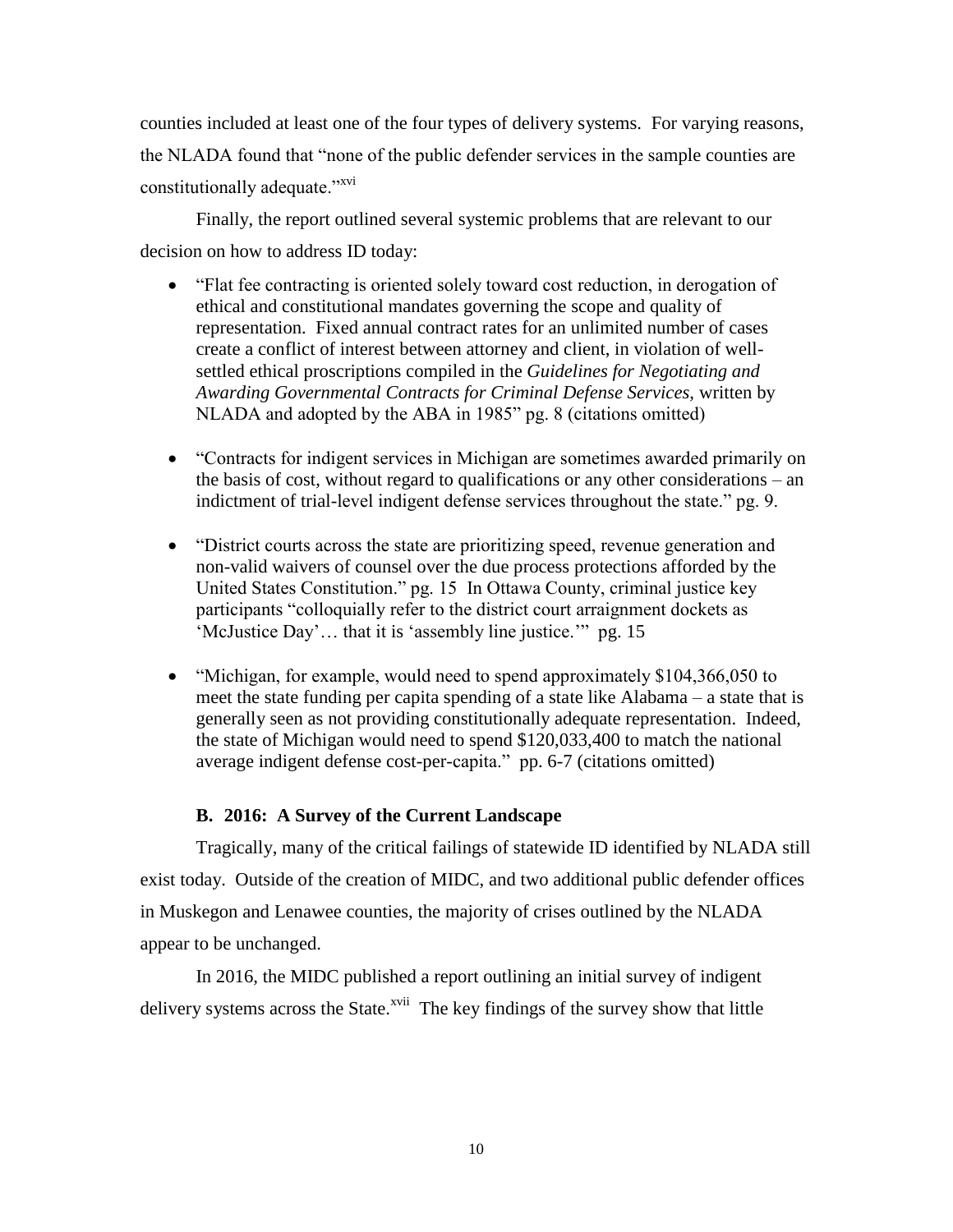progress has been made since  $2008<sup>2</sup>$  First, there is evidence that ID spending in Michigan actually declined since *A Race to the Bottom* was published<sup>xviii</sup>:



Second, the survey results, which do not include the seventh PD Office, indicate the same four types of ID delivery models dominate in virtually the same percentages, with contract counsel at roughly 45%:



<sup>&</sup>lt;sup>2</sup> Based upon the MIDC Michigan Court survey report, and the extensive research necessary to create the IDIP, it appears that none of the 83 counties currently meet two or more of the four conditionally-approved MIDC standards.

 $\overline{a}$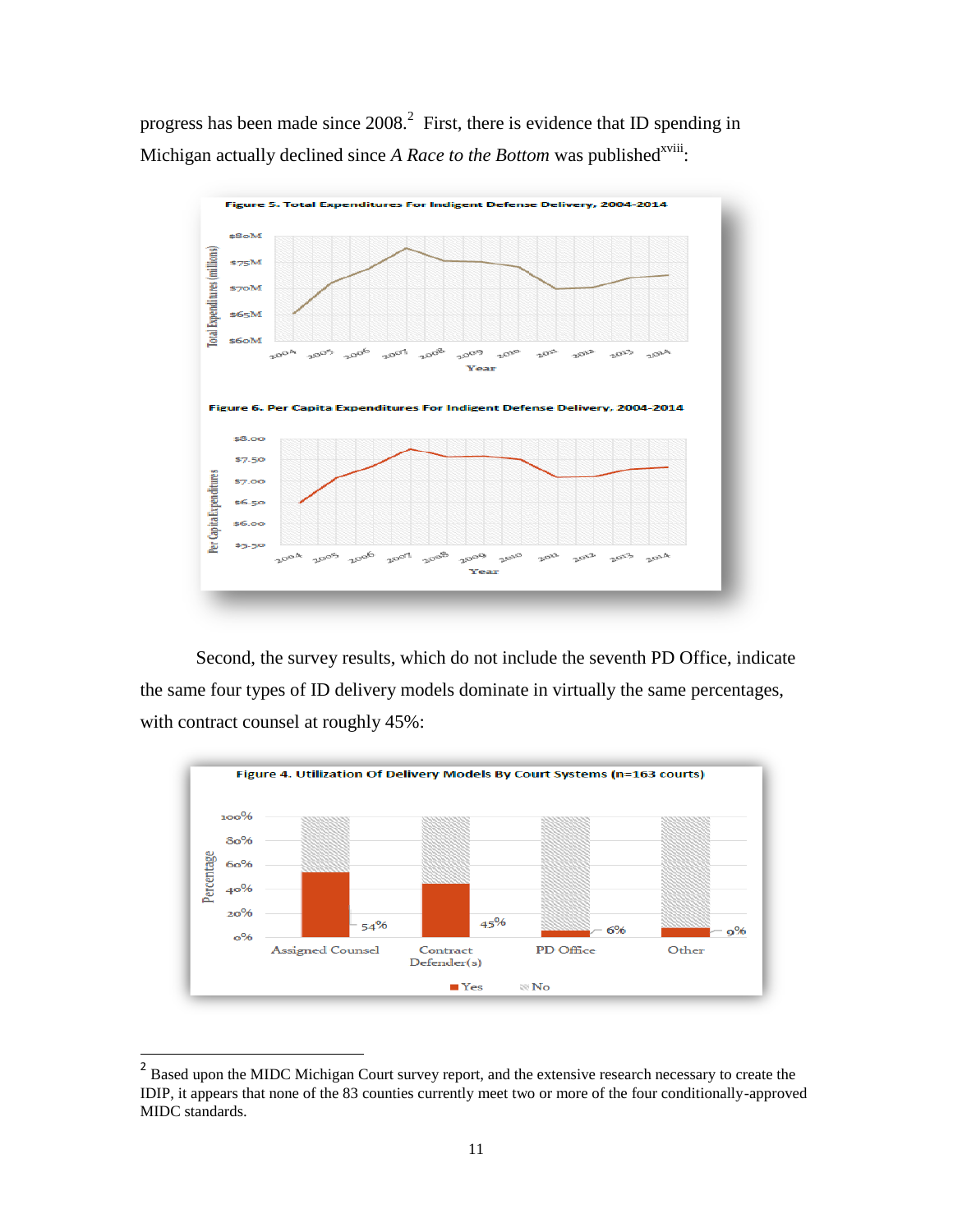Beyond the specific findings regarding per capita spending and delivery systems,

# MIDC found in 2016:

With no current statewide standards dictating best practices, the survey revealed wide variation in how courts deliver services to indigent defendants. Key findings include:

- o Courts employ loose and varied guidelines in determining the eligibility of defendants for appointed counsel services.
- o In the majority of courts, defendants whose requests for counsel have been denied have no recourse to further pursue assistance.
- o With few exceptions, the vast majority of court systems rely on assigned counsel systems and/or contract defender systems to deliver representation to poor people. As of 2015, only six public defender offices were operational within the state, with a seventh starting operations in 2016.
- o There is little consistency in attorney compensation for appointed cases, with hourly rates ranging from \$33 per hour to over \$100 per hour.
- $\circ$  Most appointed counsel systems do not operate independently from the judiciary. According to an informal scale, approximately one-quarter of assigned counsel systems can be considered independent, while 15% of contract defender and 40% of public defender office systems operate independently.
- o Only 6% of district courts require attorneys to be present at both the bail hearing and at arraignment, despite the documented importance of legal guidance in these early stages.
- o Sixty-three percent of court systems report the existence of confidential meeting space in both their courthouse and holding facility, though attorneys explain anecdotally that "private" meeting rooms are often filled to capacity, difficult to book, or composed of cubicle-type spaces that do not actually allow for confidential discussions.
- o Only 15% of indigent defense systems currently report the existence of local guidelines requiring participation in Continuing Legal Education courses.

In combination with future surveys of court systems and attorneys, focus groups, and court observation, the findings from this survey will inform the development of both future standards and the creation of local compliance plans.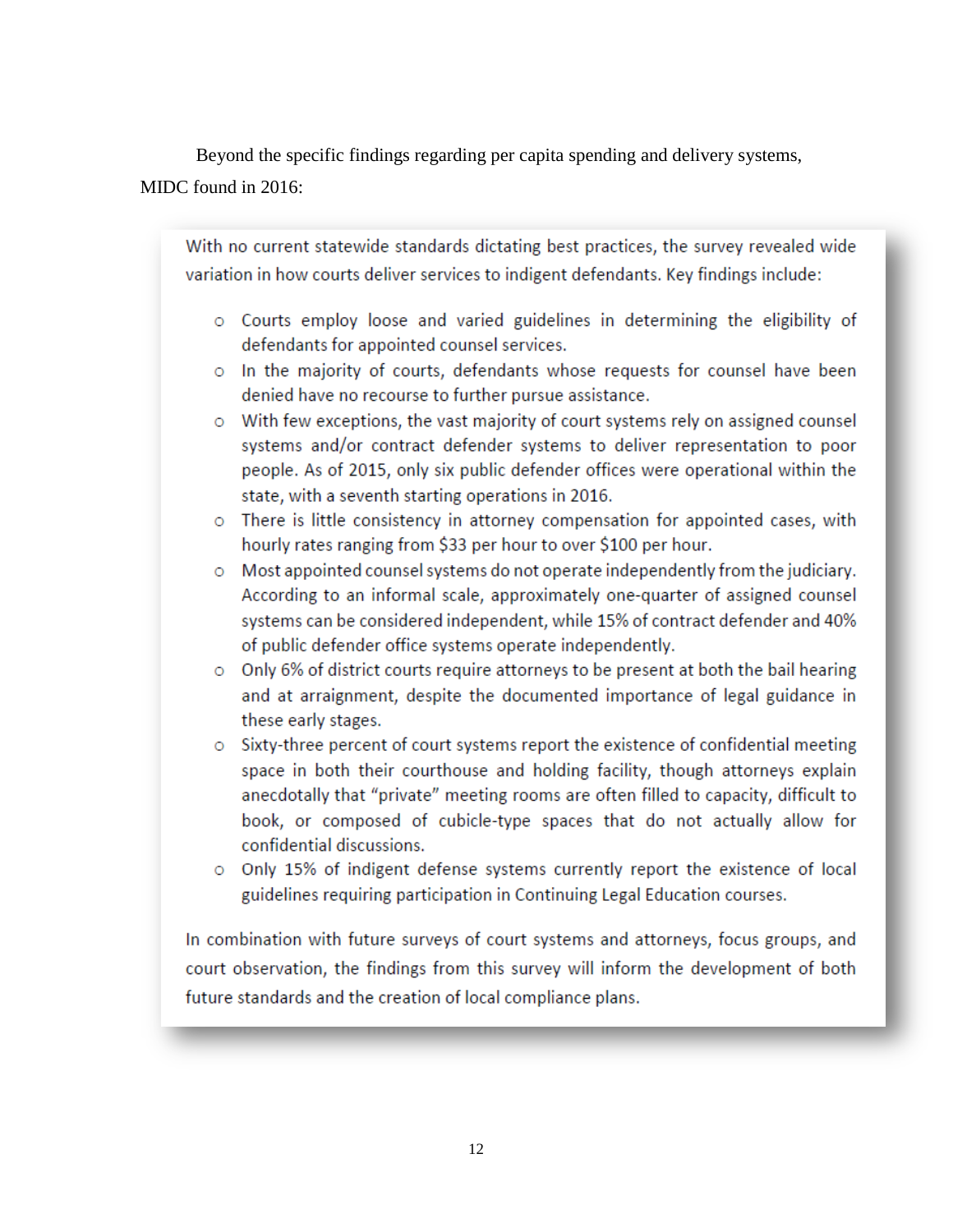#### **1. Michigan Public Defender Offices**

There are currently seven PD Offices in Michigan. The majority of the offices are county-based; however, Kent County, in particular, is a non-profit. The following chart will provide a brief sketch of the offices<sup>3</sup>:

|           |                     |                |            |                                  | Avg. # of felony       |                      |                          |
|-----------|---------------------|----------------|------------|----------------------------------|------------------------|----------------------|--------------------------|
| County    | <b>Year created</b> | Size of County |            | <b>Population # of Attorneys</b> | <b>filings 2004-13</b> | <b>PD Budget</b>     | <b>Prosecutor Budget</b> |
| Bay       | 1973                | <b>Medium</b>  | 107771     | 3                                | 762                    | 349627.3             |                          |
| Chippewa  | approx. 1996        | Small          | 38520      |                                  | 243                    |                      |                          |
|           |                     |                |            |                                  |                        |                      | \$4.7 mil.               |
| Kent      |                     | <b>Big</b>     | 602622     | 12                               | 3657                   | $$1.6$ mil. $(2015)$ | (2016 - adopted)         |
| Lenawee   | 2016                | <b>Medium</b>  | 99892      | 4                                | 604                    |                      |                          |
| Muskegon  | 2014                | Large          | 172188     | 13                               | 1480                   | $$1.41$ mil. (2015)  | \$1.92 mil. (2013)       |
| Washtenaw | 1971                | <b>Big</b>     | 344791     | 15                               | 2193                   | \$2.95 mil. (2017)   | \$6 mil. (2017)          |
| Wayne     | 1968 (criminal)     | <b>Big</b>     | $1.8$ mil. |                                  | 14762                  |                      |                          |

It is important to note that the chart does not account for the number of actual appointments for each office. The statistics reveal total number of Circuit Court felony filings, which will not include reopened felony files, such as probation violations, and may not include felonies that are pled down to misdemeanors in District Court. Obtaining accurate case load numbers is an impediment to planning, and meaningful reform in Michigan, and nationally.<sup>xix</sup>

Four of the counties are not appropriate for comparison purposes. Wayne County ID delivery was not studied due to large discrepancies in population and number of court cases. Although I spoke with the Chief Defender's at the Bay, Chippewa, and Lenawee offices, the offices were not further examined partly due to significant discrepancies in number of felony cases.

In 2015, Berrien County ID (FDC, Drug Court Defense, and Niles Defense) handled at least 5,536 total cases. Of the 5,536 cases, 2,573 were felonies and 2,963 were misdemeanors. Indigent Defense attorneys were assigned on 77% of the felony cases for

 $\overline{a}$ 

 $3$  Please note that varying levels of information was available and attainable. The size category of each county is designated by the State Court Administrative Office (SCAO). The options from largest to smallest are: (1) Big, seven counties; (2) Large, which includes Berrien; (3) Medium (Multiple), which can include groups of several counties; (4) Medium; (5) Small (Multiple); and (6) Small. The data was gleaned from several resources including SCAO case statistics, individual county budgets, and interviews with a variety of individuals from the counties.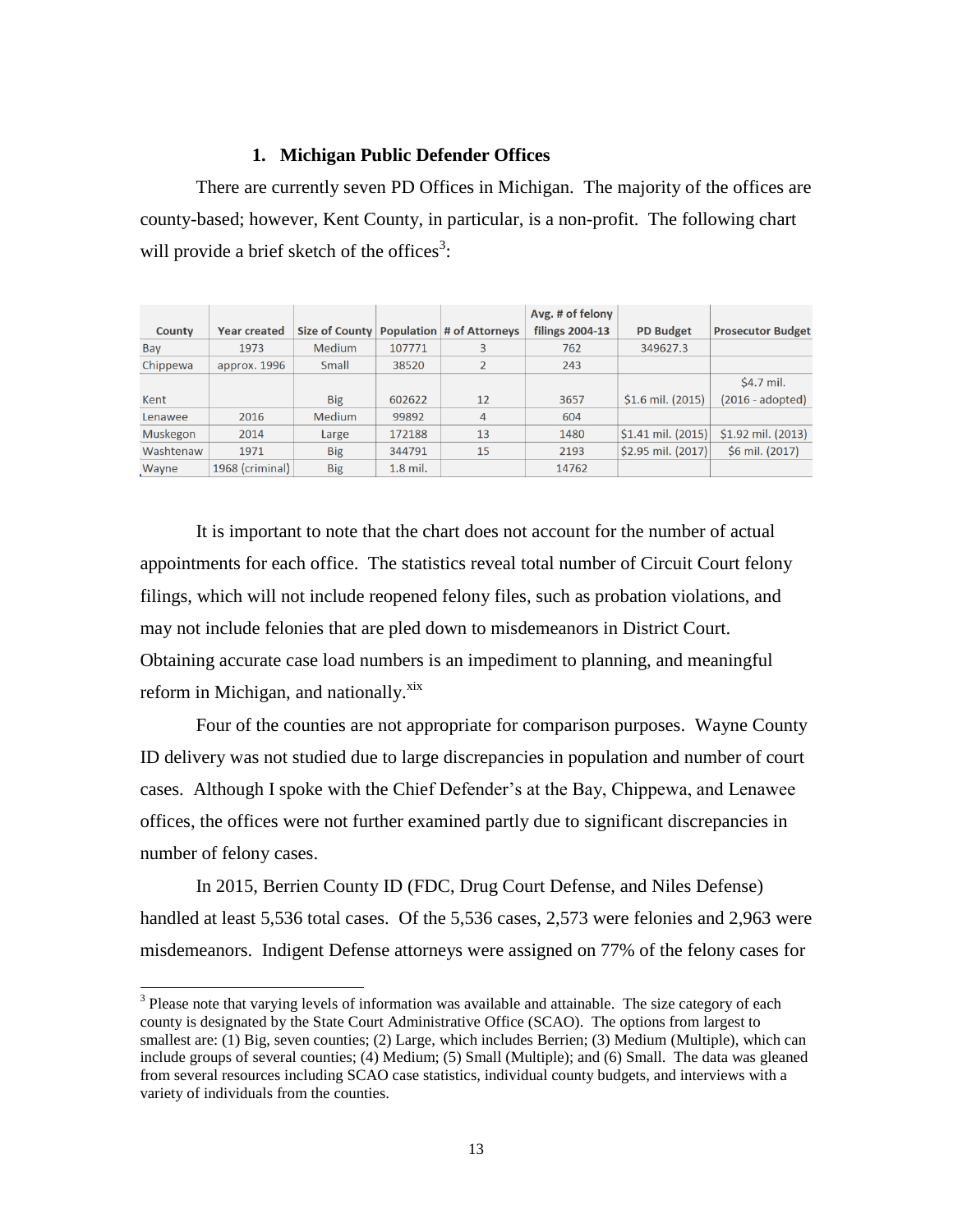the County (2,573 of 3,378). From 2013-15, Indigent Defense were assigned on a total of 15,715 cases for an average of 5,238 cases per year. Caseloads, resources, and attorney qualifications are critical considerations for the County.

Despite having PD offices, with staff attorneys, the six offices (excluding Wayne County) appear to have a total support staff of 10.5, and NO staff investigators. For the two most comparable counties, Muskegon and Washtenaw, Muskegon has three support staff and Washtenaw has none. Washtenaw relies heavily on volunteers or temps, and undergraduate and law student interns. Having worked in the Washtenaw County Public Defender's Office, I am extremely familiar with the office, its structure, and how it functions. Muskegon was based on the Washtenaw Office, and appears to be quite similar.<sup>xx</sup> Despite critical issues with resources, both offices employ full-time dedicated criminal defense attorneys, who are appointed on more than half of the felony cases in the county per year.

Regarding Kent County, the Office of Defender<sup>4</sup> employs 4.5 support staff employees, but no investigator. The Office handles roughly half of the felony appointments while the private bar handles the other half. The county contracts with individual attorneys, who generally contract to handle forty or less cases per year. In 2015, the Office of Defender was assigned to 2,131.5 new felony cases, which is less than our County. Although Kent County has six District Courts, the Office of Defender represents misdemeanor clients only in one:  $63<sup>rd</sup>$  District Court. The office employs one FT lawyer for the 63<sup>rd</sup> District Court, who was assigned 331.5 cases in 2015. In addition to the total number of 2,463 new criminal cases, the Office of Defender handled 920 probation violations in 2015, for a total number of 3,383 criminal cases. Finally, the Office of Defender represented clients in civil Friend of the Court proceedings, which generated income of \$42,733. In conclusion, the Office of Defender maintained an operating budget of \$1.6 million while handling 2,000 less criminal matters than Berrien County ID (2016 criminal budget of \$1.1 million).

l

<sup>&</sup>lt;sup>4</sup> The information regarding Kent County Defender was obtained during a telephone call with their Office Manager.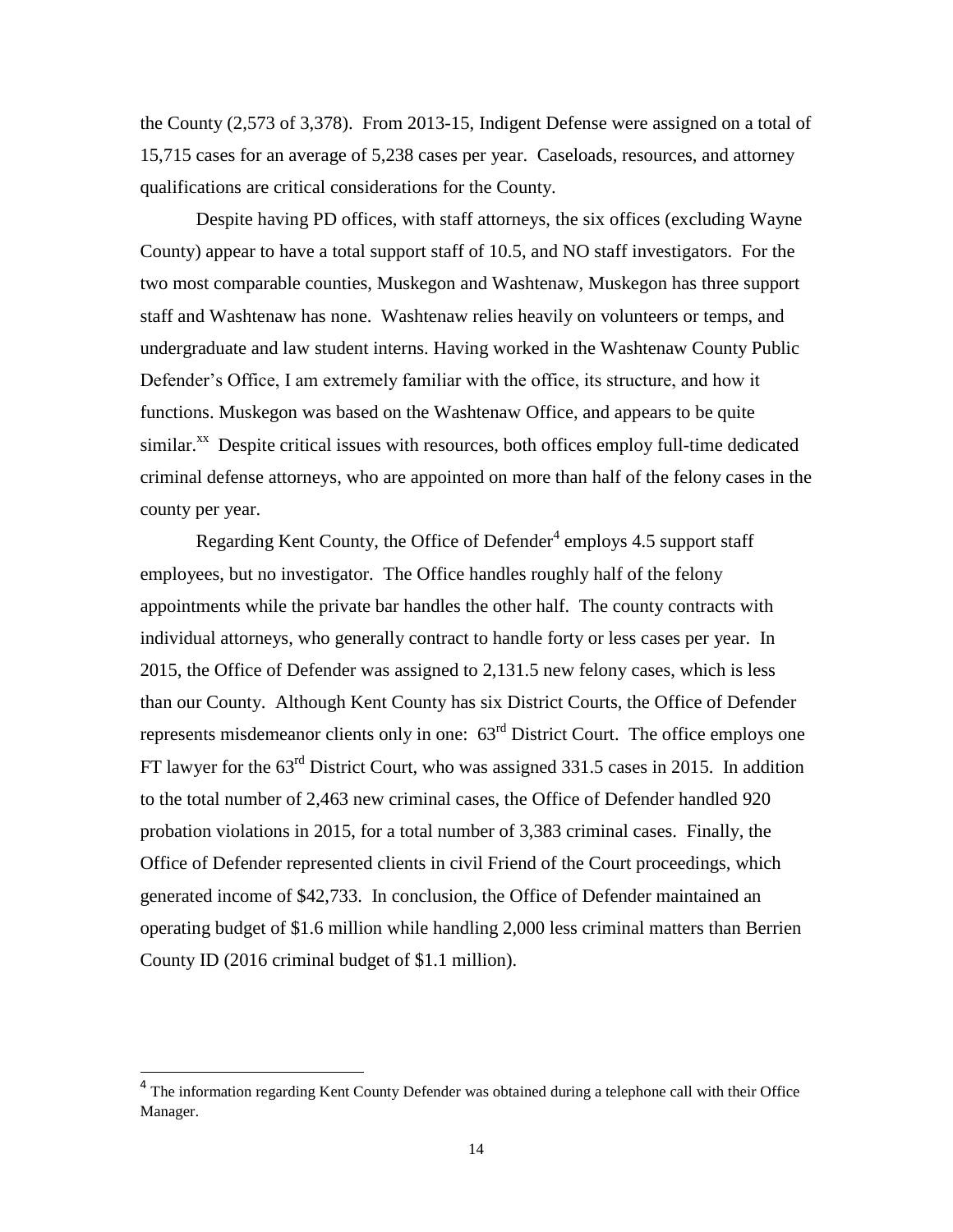#### **C. Statewide Trends and Developments Impacting IDIP**

Generally, there are some statewide trends worth noting. First, according to MIDC regional consultants, several counties across the State have expressed interest in hiring IDA's to look at their system. In fact, Van Buren County recently hired a Federal Public Defender from Grand Rapids to survey their ID system and make recommendations for the future.<sup>xxi</sup> Berrien County should be commended for being far ahead of the curve. The County should also take note that other counties are moving ahead without waiting for a final conclusion on the MIDC standards.

The County should also be aware of growing attention and scrutiny being given to ID across the State. The case of Davontae Sanford is the latest example of a failed ID system in our State.<sup>xxii</sup> Davontae was fourteen years old, and mentally slow, when he was accused of committing a quadruple homicide that he did not commit. Davontae gave a false confession, which did not match the facts of the case. By all accounts, Davontae's court-appointed lawyer pressured him to plead guilty, during the trial, after the lawyer did not even make an opening statement. Davontae served almost nine years in prison before his exoneration. Davontae "was victimized by a legal system in Wayne County that values expediency over justice, and often tolerates – encourages – the inadequate representation of indigent defendants in the name of moving cases through quickly and cleanly."<sup>xxiii</sup>

#### **VI. OVERVIEW OF ETHICAL STANDARDS**

The main ethical considerations for ID delivery systems are the Michigan Rules of Professional Conduct (MRPC), the American Bar Association (ABA) Standards, and Constitutional requirements. Many of these considerations overlap; therefore, I will explain them generally, and address more specific guidelines for ID.

Lawyers practicing in Michigan are bound by the MRPC. Rules 1.1 (Competence), 1.3 (Diligence), 1.4 (Communication), 1.5 (Fees), 1.6 (Confidentiality of Information), and 1.7-1.10 (conflicts of interest) are common considerations in ID. Further, three of these rules are clearly incorporated within the ABA standards and guidelines specifically addressing ID. Rule 1.1 (Competence) requires a lawyer to be qualified to handle and must adequately prepare their cases. Rule 1.3 (Diligence) states

15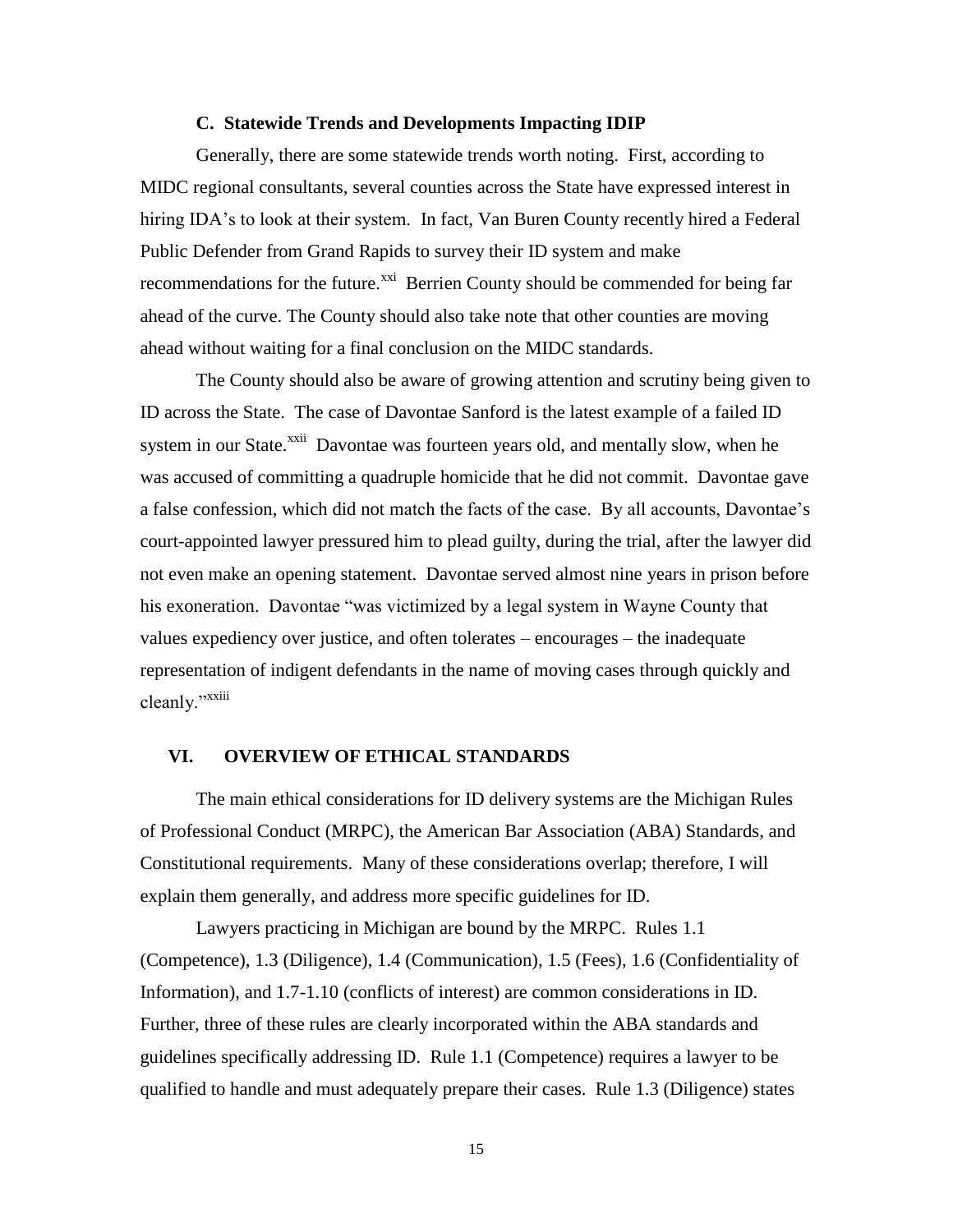that "a lawyer shall act with reasonable diligence and promptness in representing a client." Rule 1.4 (Communication) requires lawyers to promptly notify their clients of developments in their cases and must "explain a matter to the extent reasonably necessary to permit the client to make informed decisions regarding the representation." In order to meet these ethical standards, lawyers must be mindful of their caseloads, must be diligent in their work, and must have adequate resources to provide effective representation.

In 1973, the ABA established caseload limits for criminal defense attorneys: 150 felony or 400 misdemeanor cases per lawyer, per year.<sup>xxiv</sup> Many changes have occurred since those numerical limits were set, including DNA and other forensic evidence, which have led commentators to opine that the numbers should be lower. $x^{xx}$  On May 13, 2006, the ABA issued Formal Opinion 06-441 that addressed the ethical obligations of lawyers and supervisors regarding indigent defense and workloads.<sup>xxvi</sup> The Opinion centered upon "the obligations of competence, diligence, and communication..."<sup>xxvii</sup> The Opinion established what a lawyer or supervisor must do if workloads become excessive: (1) not accept new clients; and (2) if necessary, withdraw in existing cases sufficient to bring the caseload to a "manageable level."<sup>xxviii</sup> The Opinion also requires supervisors to monitor caseloads and "ensure that the workloads are not allowed to exceed that which may be handled by the individual lawyers."<sup>xxix</sup>

In August of 2009, the ABA published "Eight Guidelines of Public Defense Related to Excessive Workloads." The Eight Guidelines incorporate ethical considerations and focus on ensuring that public defenders monitor, supervise, and take action when workloads become excessive. The current contracts state that the attorneys cannot have more than 30 open felony files past preliminary examination; however, this does not provide for adequate monitoring. Given the current structure, it is not possible to properly monitor the contract attorney caseloads. Efforts have been made to gain information about the number of cases lawyers are assigned to; however, this requires full cooperation from all the attorneys, which has not happened. Furthermore, there is no uniform system for maintaining data and the actual files are not centrally located for review. In order to comply with the ABA Eight Guidelines, additional staff would be

16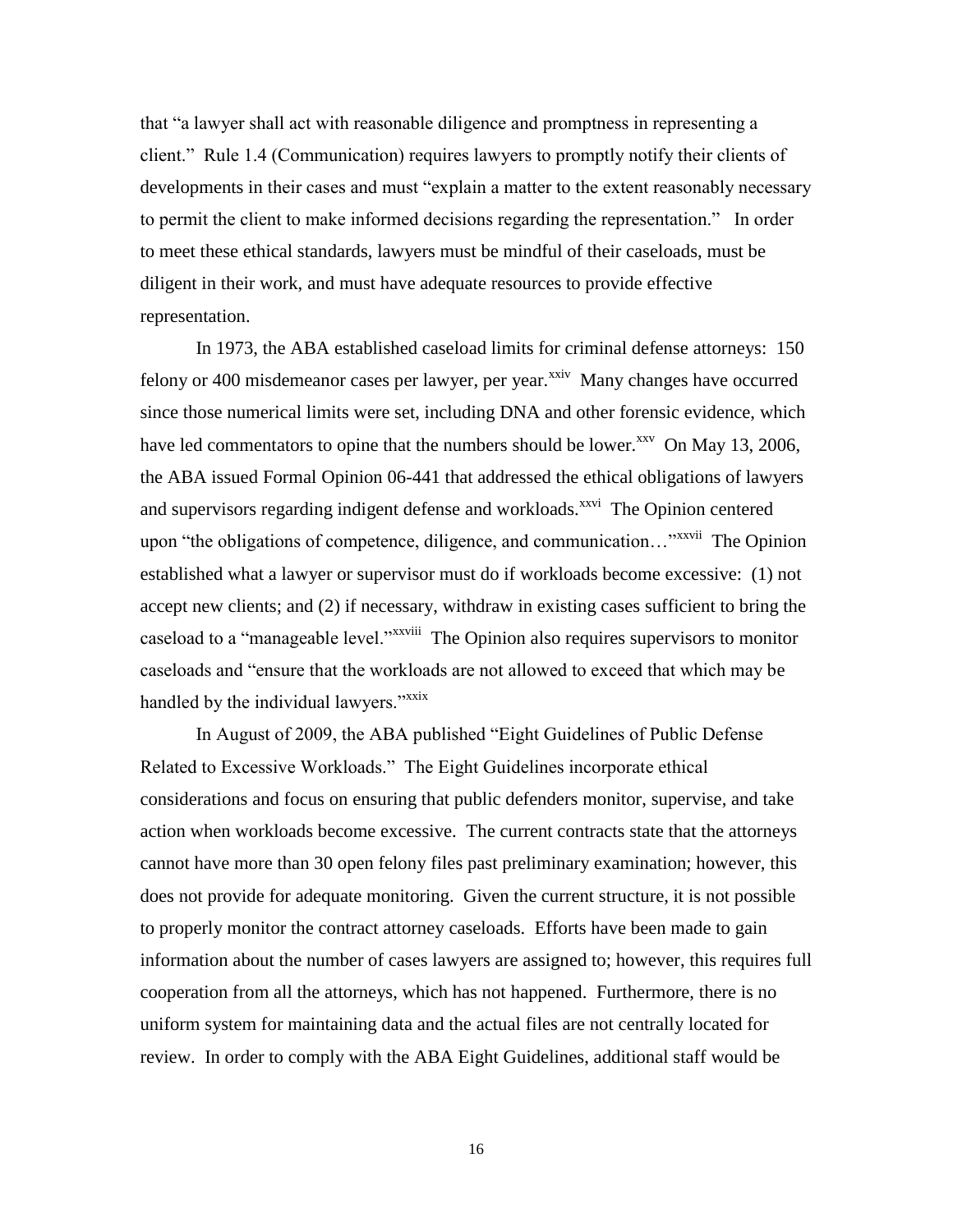required, within ID Administration, to properly track case assignments and outcomes of the actual representation.

In February of 2002, the ABA published "Ten Principles of a Public Defense Delivery System." The following are a list of the standards and an *answer* as to whether the standard is currently being met in Berrien County:

- 1. The public defense function, including the selection, funding, and payment of defense counsel, is independent. *Mostly, but the attorneys are almost the same that worked the contracts when the Trial Court oversaw them.*
- 2. Where the caseload is sufficiently high, the public defense delivery system consists of both a defender office and the active participation of the private bar. *No.*
- 3. Clients are screened for eligibility, and defense counsel is assigned and notified of appointment, as soon as feasible after clients' arrest, detention, or request for counsel. *Yes, notification occurs within 48 hours of appointment.*
- 4. Defense counsel is provided sufficient time and a confidential space within which to meet with the client. *Yes, the attorneys have roughly five to seven days between appointment and the client's second court appearance to meet and conduct an interview. The ID building has confidential meeting space. The courthouse also has two rooms for client discussions.*
- 5. Defense counsel's workload is controlled to permit the rendering of quality representation. *No, there is a limit of no more than 30 felony cases after preliminary examination, but this is not sufficient.*
- 6. Defense counsel's ability, training, and experience match the complexity of the case. *Unknown, the previous system of selecting attorneys did not require a qualification survey.*
- 7. The same attorney continuously represents the client until completion of the case. *Yes.*
- 8. There is parity between defense counsel and the prosecution with respect to resources and defense counsel is included as an equal partner in the justice system. *No.*
- 9. Defense counsel is provided with and required to attend continuing legal education. *Slightly, the attorneys are required to attend 1 CLE per year.*
- 10. Defense counsel is supervised and systemically reviewed for quality and efficiency according to national and locally adopted standards. *No, the current system does not allow for proper supervision.*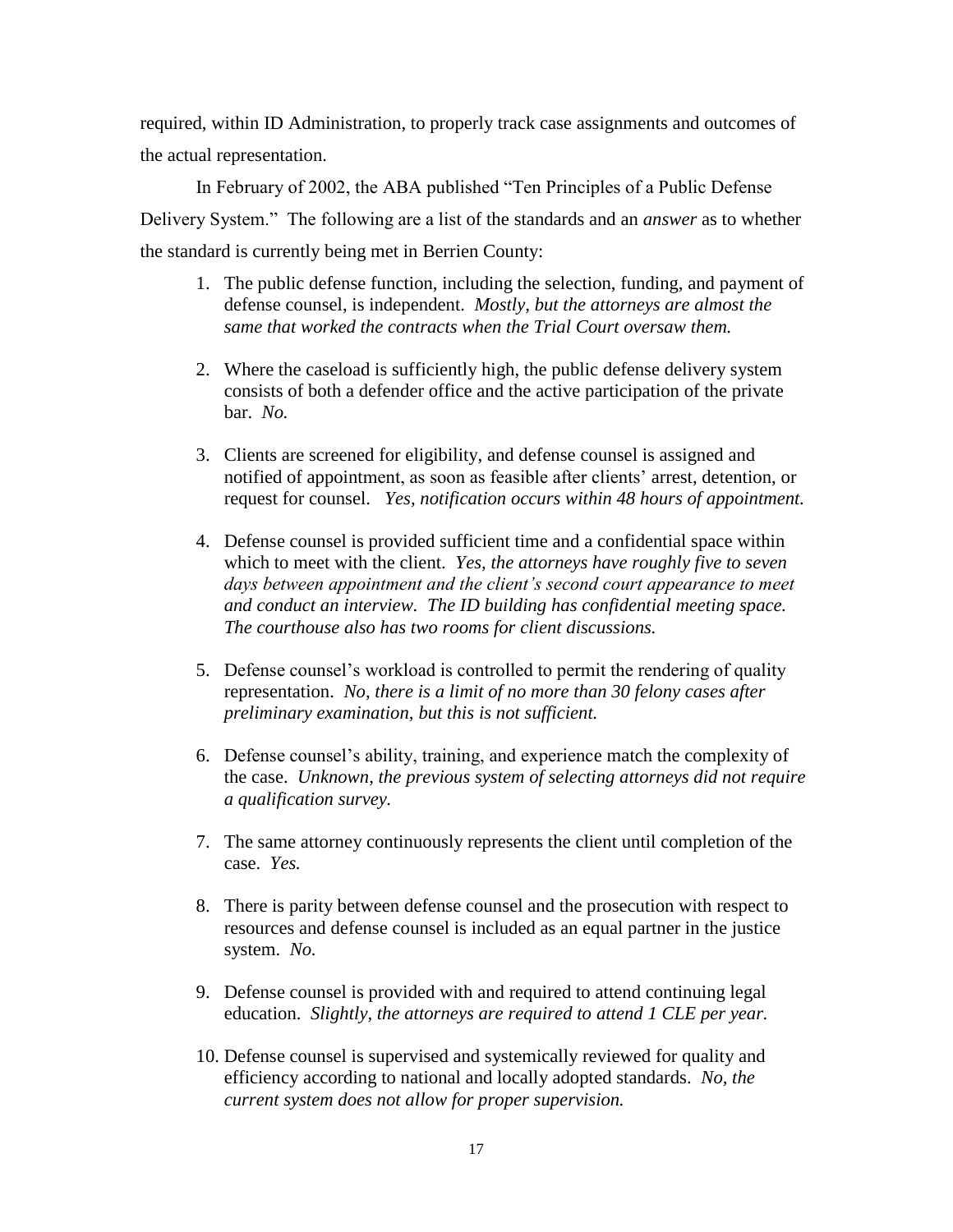The County must take into account ethical standards when deciding the IDIP.<sup>xxx</sup> The current system lacks structure, oversight, and cohesion. The current system lacks the ability to properly monitor representation. Establishing a Public Defender Office would be extremely helpful in alleviating many of the current deficiencies.

## **VII. NATIONAL ID DELIVERY SYSTEMS AND MODELS**

As part of this IDIP, I have researched and studied national ID delivery systems and models. Most states ID is county-funded or a blend with the county providing the majority of funding.<sup>xxxi</sup> States generally use one of three (or a mix of) ID delivery systems: (1) public defender offices; (2) assigned counsel programs; and (3) contract attorneys.<sup>xxxii</sup> The federal system utilizes three ID delivery systems: (1) public defender offices; (2) community defender organizations; and (3) panel attorneys (attorneys on a list who take appointments and are paid by the hour per case). $\frac{x}{x}$ 

For comparison purposes, I will explain the model public defender office in the United States, the Washington, D.C. Public Defender Service (PDS), and the Canyon County Public Defender in Idaho, which was a county similarly situated to our County that recently transitioned from a contract system to a PD Office. PDS is one of several "holistic defense" models, which also includes the Bronx Public Defender and the Knox County (TN) Public Defender. The model takes into account that clients need more than zealous advocacy in the courtroom. Holistic defense is designed to also help stabilize the client's life to help reduce recidivism, thereby reducing human and economic costs for the community.<sup>xxxiv</sup>

In 2016, PDS has an operating budget of just under \$41 million. $\frac{x}{x}$  In 2015, PDS handled approximately 12,000 legal matters. The office is divided into seven divisions: (1) Trial Division; (2) Appellate Division; (3) Special Litigation; (4) Parole; (5) Mental Health; (6) Civil Legal Services; and (7) Community Defender. PDS employs 157 lawyers and professional staff providing direct client services. Additionally, the office has 32 staff investigators, 15 administrative assistants, 11 social workers, two paralegals, one forensic scientist, one interpreter, and one library technician. The purpose of this information is to provide a look at the best ID delivery system in the country. Further, it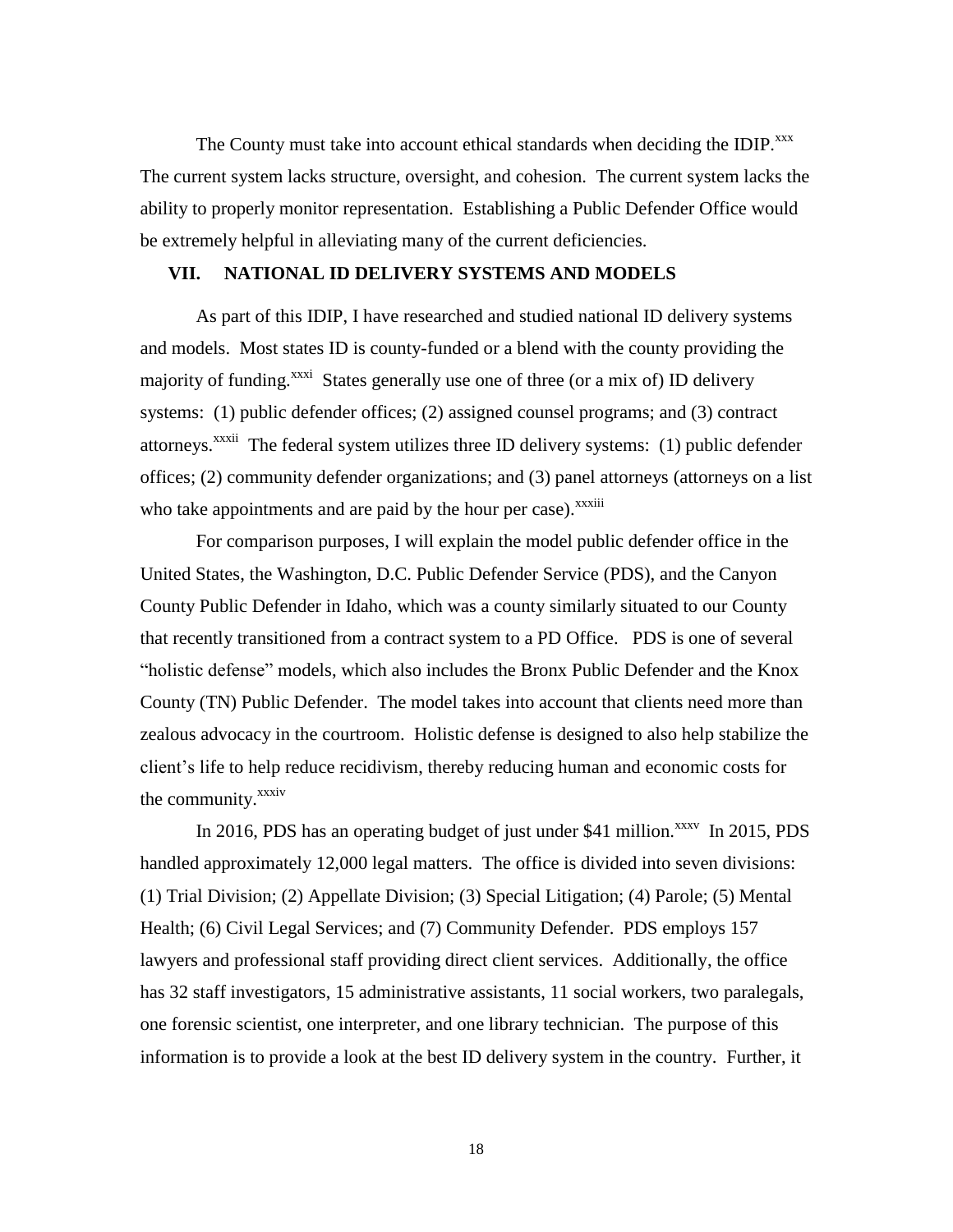is important to remember that Berrien County ID handled approximately 5,536 total cases, which is just short of half the caseload of PDS.

Canyon County, Idaho, has recently made the transition from contract system to PD Office. Historically, over 80% of Idaho's 44 counties used contract ID delivery systems. In April of 2014, the State legislature passed a law banning the use of contract ID systems and created a seven-person state indigent commission.<sup>xxxvi</sup> Canyon County, population 207,478, had anticipated the problem and had just transitioned to a PD Office.

In 2009, the Canyon County Criminal Justice Planning Council (CCCJPC) was formed to provide input on projects and issues in the justice community.<sup>xxxvii</sup> In July of 2012, the Board of Canyon County Commissioners sent a letter to the CCCJPC requesting that they 'explore the means by which the County might transition to an indigent representation delivery system whose framework reflects the *American Bar Association's "Ten Principles of a Public Defense Delivery System."'* The committee had seven members, including judges, who worked in collaboration with the County Clerk, the County Sheriff, defense counsel, and the Prosecutor. On February 26, 2013, the committee published a 49 page report (excluding attachments), which evaluated all possible ID delivery systems, and concluded:

"In summary, it is the recommendation of the committee that this Board establish and maintain an Office of the Public Defender and that such office be created in conformity with the ABA standards. It is recommended that the office by staffed commensurate to the staffing for the Office of the Prosecuting Attorney with 21 attorneys, including the head of the agency, a chief deputy, 19 trial attorneys and 13 support staff positions."

The Board of Canyon County Commissioners mostly followed the recommendation of the CCCJPC: the Canyon County PD Office opened on October 1, 2014<sup>xxxviii</sup>. In 2015, the Canyon County PD Office maintained 20 full-time attorneys, 11 support staff, and 3 staff investigators. The office handled 8,154 cases, which included: 5,626 misdemeanors, 1,340 felonies, 617 juvenile delinquency; and 248 civil commitments. The budget for the office was \$3.2 million.

## **VIII. PUBLIC DEFENDER OFFICE V.S. CONTRACT SYSTEM**

The following represent the key advantages of a Public Defender Office:

• Accountability, oversight, and supervision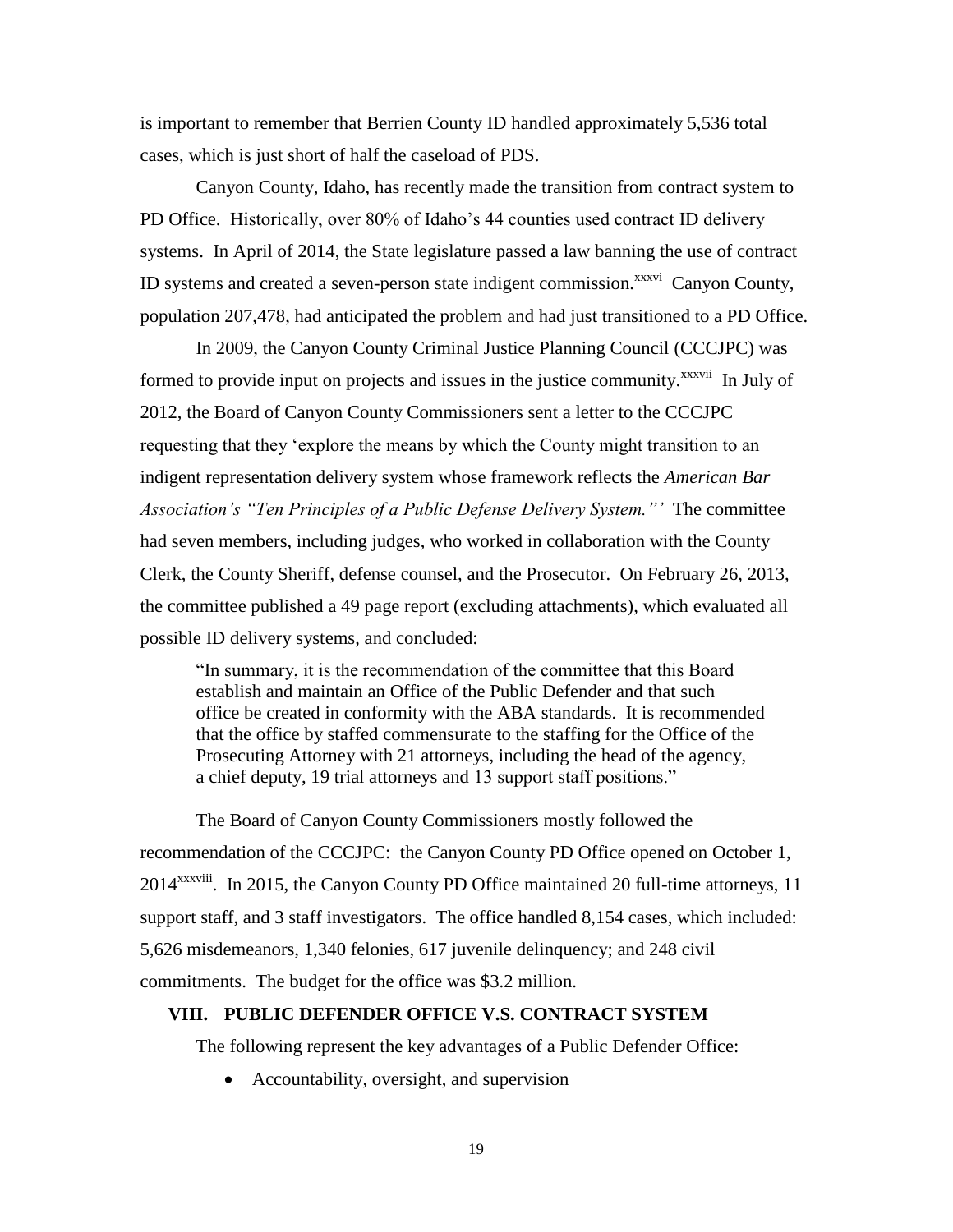- Dedicated, full-time, lawyers practicing criminal defense only
- Centralized administration
- Institutional knowledge and sharing of information to better serve clients
- Independence from the courts
- Resources for attorneys, if properly funded
- Continuity in legal practice
- Expectations for lawyers
- The leader and resource for the criminal defense community
- Voice for issues and/or reform in the local criminal justice system
- Community outreach
- Building community confidence in the system
- Reduction in unnecessary pre-trial incarceration
- Reduction in prison commitments

*System Overload: The Costs of Under-Resourcing Public Defense,* Justice Policy Institute (July 2011), pg. 18:



The most often-cited disadvantage of a PD Office is cost. However, research and data clearly show that the cost on the front end is often negated on the back end as a PD Office can reduce costs by providing quality legal representation.<sup>xxxix</sup>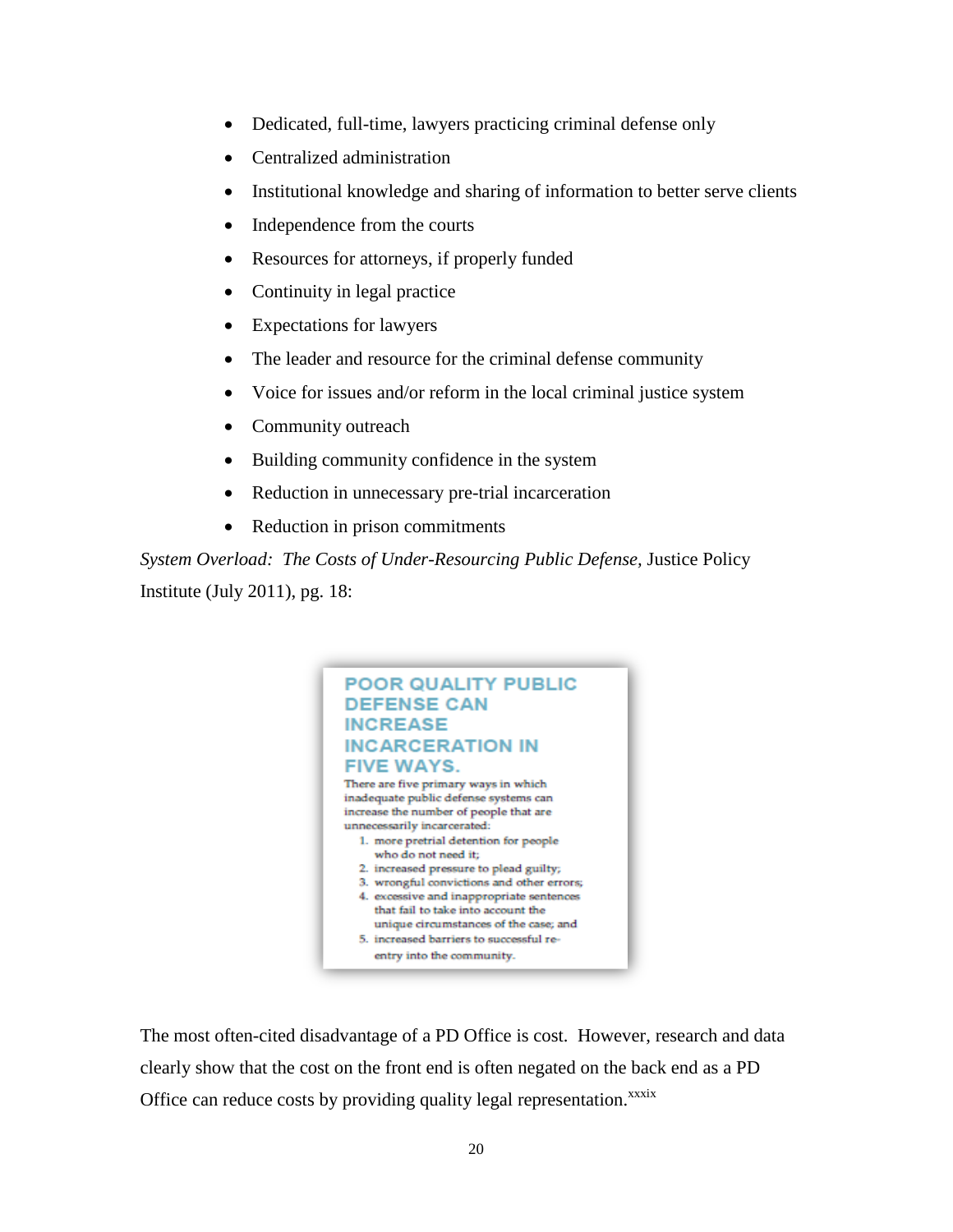On the other hand, the often cited advantage of contract systems is cost and the ability to control costs. However, while the up-front cost may be lower, the back end cost, and the social and economic cost to the community is higher. $X^1$  The most commonly cited disadvantages of a contract system are:

- ID is the second priority of the contract
- Maximizing profit is the main priority; therefore, spending the least possible time on ID cases is better for "business"
- Limited staff
- No central office
- High caseloads
- Lack of training
- Lack of oversight and supervision
- Difficult for counties to oversee
- Not properly identifying or resolving conflicts of interest
- Not meeting with clients timely (and a disincentive for more than the minimal number of meetings)
- Disincentive to file motions, investigate cases, and go to trial
- Not full-time work

*System Overload: The Costs of Under-Resourcing Public Defense,* Justice Policy Institute (July 2011), pg. 17:

> Overburdened, underfunded, inefficient and inadequate public defense systems lead to more incarceration, in the form of unnecessary pretrial detention, excessive sentences and wrongful convictions.

## **IX. GENERAL CONCLUSIONS**

The following is a list of general conclusions from the methods, data, and research contained and referenced within this Proposal:

- Michigan ID is severely underfunded
- There is a lack of consistency, and quality, of ID statewide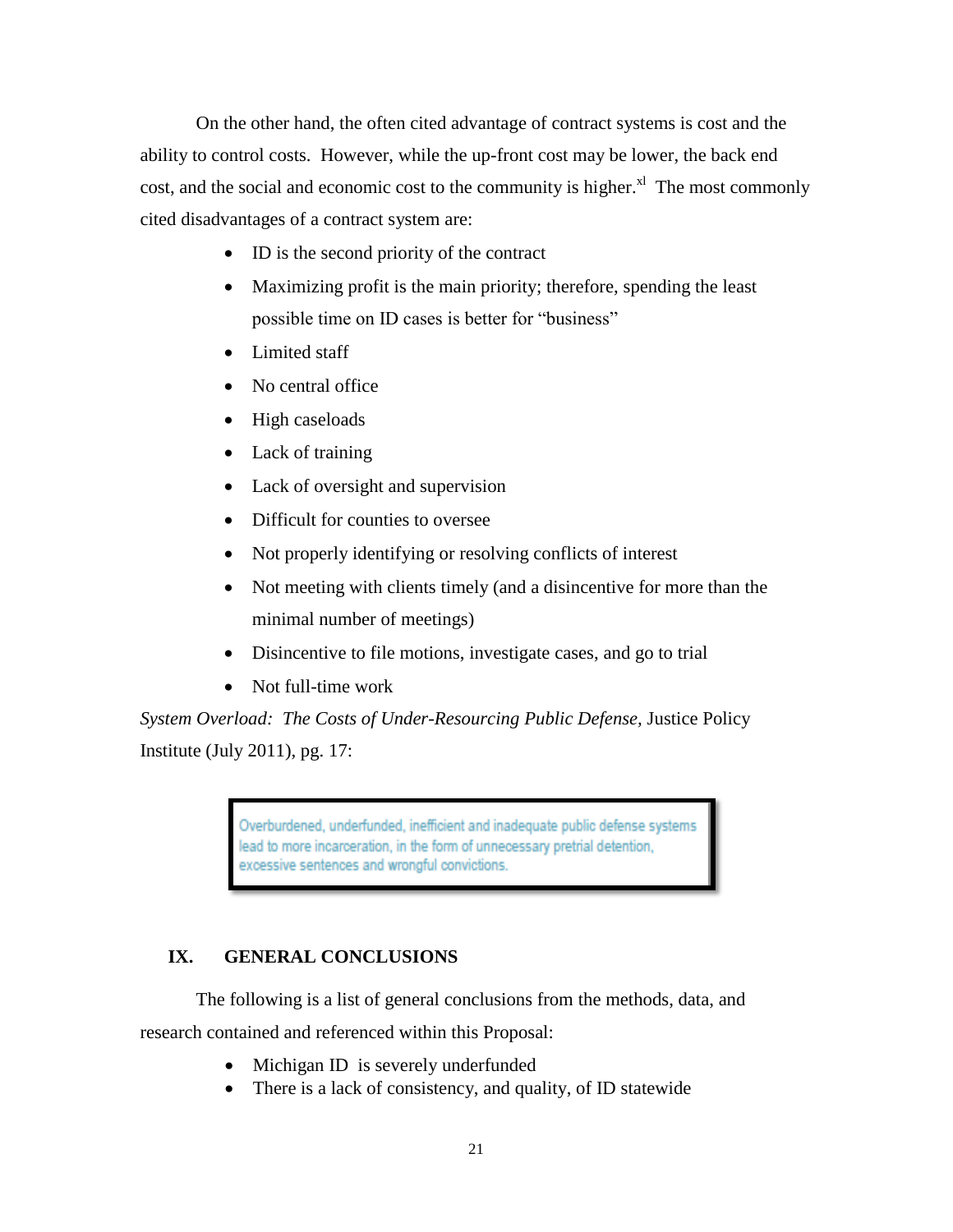- It is unclear whether the State will provide funding to the counties
- The County has constitutional and ethical obligations to provide legally adequate ID
- Berrien County ID currently does not meet any of the MIDC conditionally approved standards, nor the two anticipated future proposed standards
- Contract systems are disfavored for many reasons
- Contract systems tend to fail in providing proper oversight, supervision, and accountability
- Contract systems are notorious for providing a financial disincentive to work hard
- Contract systems inherently encourage expediency at the sake of justice
- Contract systems of loosely affiliated individuals lack cohesion, leadership, and organization
- Contract systems fuel public perception that ID lawyers are working against the client, nor for them, which undermines the administration of justice
- Contract systems can violate ethical standards
- Berrien County does not have enough qualified attorneys to effectively administer an assigned counsel delivery system given the high caseloads
- Criminal defense is a specialty, similar to the medical field, which requires specialized representation
- There is a lack of sufficient statewide and national data, which hinders the implementation of ID delivery systems
- The functionality of a criminal justice system relies upon all participants to do their respective jobs well

In 2016, the ABA published "A Report on the Future of Legal Services in the

United States." The ABA made several findings, but one in particular resonates with ID:

"The criminal justice system is over-whelmed by mass incarceration and over-

criminalization coupled with inadequate resources."<sup>XII</sup> The report further stated:

"Providing competent counsel is the best means of ensuring the proper operation of the constitutional safeguards designed to protect the innocent from unfair punishment including death. For most poor criminal defendants, 'who are disproportionately members of communities of color,' the only access to legal representation is through the public defender system and, where 'public defender services are inadequate, the accused poor will likely be deprived of constitutional procedural protections.'"

Approximately one year ago, the Chief Judge of the Berrien County Trial Court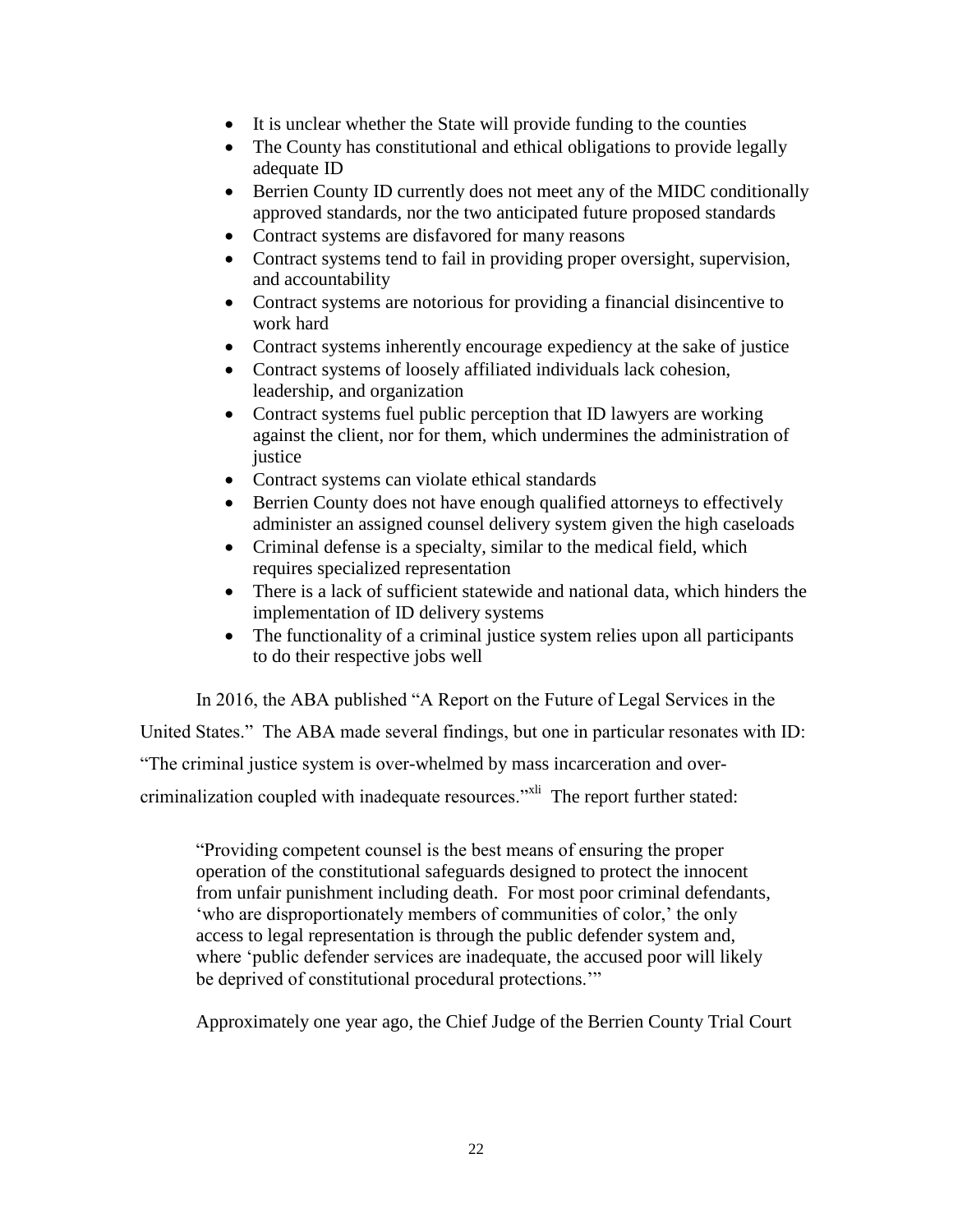advocated for a Public Defender Office. I have conducted an independent survey of the ID delivery system, considering state and national resources, guidelines, and trends, and I wholeheartedly reach the same conclusion.

#### **X. BERRIEN COUNTY IDIP FOR 2017 AND BEYOND**

The most important consideration should be to provide the best possible representation for some of the most vulnerable people in our community. Critical consideration must be given to ABA guidelines, Rules of Professional Conduct, MIDC standards, and statewide and national models for indigent defense delivery systems, which include the concepts of: comparable resources to the prosecutor; manageable caseloads; and reasonable compensation.

#### **A. Comparable Resources with the Prosecutor**

"The defense receives less funding than the prosecution in many jurisdictions, leading to significant inequalities in resources and services to defend people who stand accused. The importance of parity in funding, salary, resources and workload has been articulated in national standards, by the Department of Justice, the Supreme Court and other experts. However, funding for public defense often fails to keep pace with that provided for prosecution."<sup>xlii</sup>

Understandably, the County will consider the Prosecutor's budget and staffing. In 2015, the Prosecutor's Office had a budget of \$2,666,835.00 and 37.5 positions (including 19 FT lawyers). Additionally, the Prosecutor has multiple police agencies in the County to operate as their "investigators." A fair estimate is at least 100 patrol officers throughout the County. Currently, ID has no staff investigator at all.

In 2011, in the North Carolina legislature, a debate regarding funding comparisons for prosecutors and indigent criminal defense occurred. Based solely on the state budget numbers, Indigent Criminal Defenses' \$90.6 million budget far exceeded the District Attorney budget for Indigent Criminal Cases, \$55 million. The North Carolina Office of Indigent Defense Services wrote the following to illustrate that the funding agency must look beyond the budget numbers<sup>xliii</sup>:

23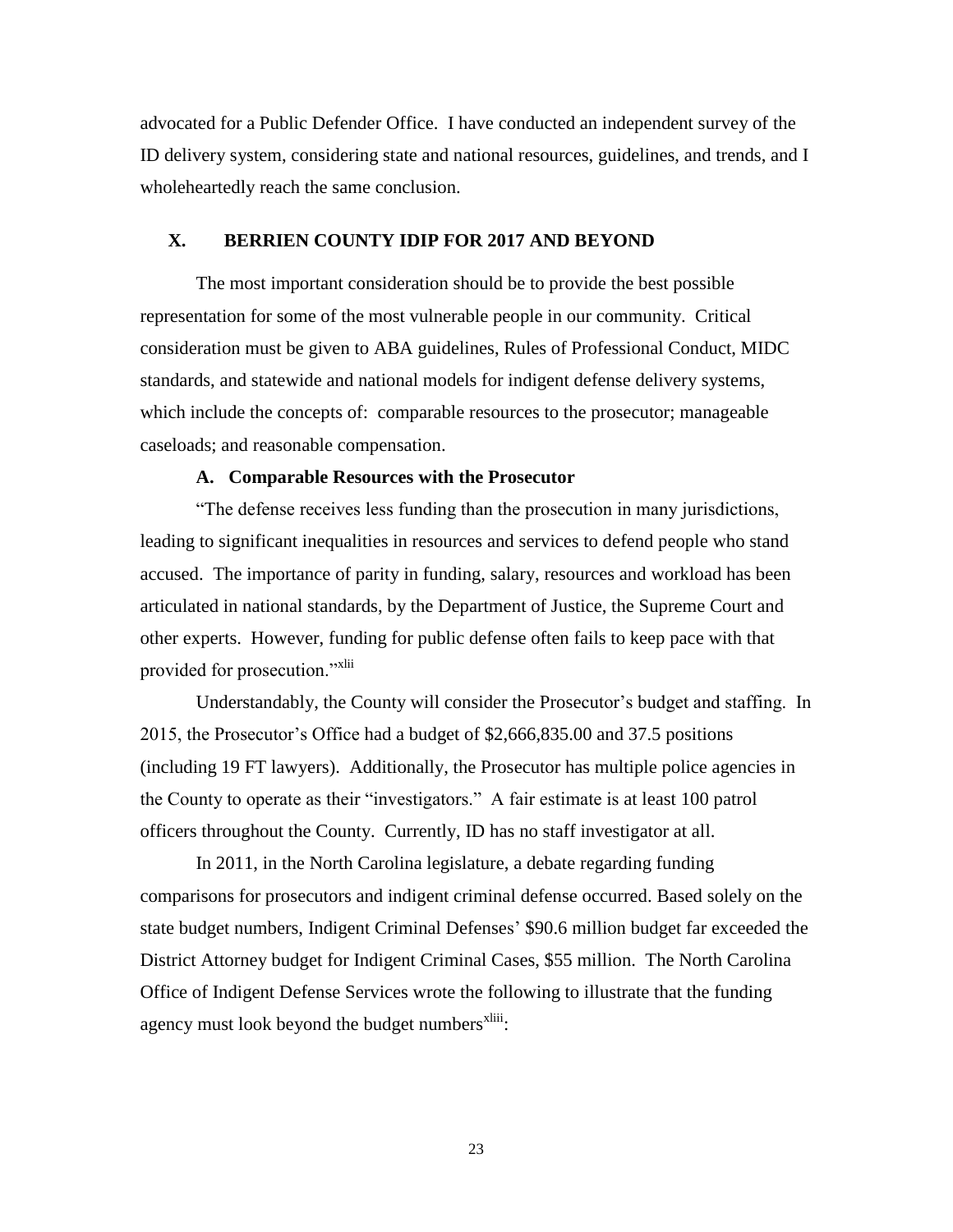During that presentation, representatives of the Conference stated that the prosecution is "outspent and outfunded every day in court," and urged Legislators to "compare apples to apples" when looking at the budgets for the prosecution and defense functions. Based on that comparison, the DAs urged Legislators to reduce IDS' budget, rather than the budgets for prosecutors and the courts.

The IDS Commission and Office support adequate funding for the entire criminal justice system, including the courts themselves, the prosecution, and the defense. However, the DAs' comparison of their budget to the IDS budget is inappropriate and misleading, and it does not compare apples to apples.

A more accurate comparison of DA and indigent defense resources is shown in the following chart:

| <b>Budget Comparison</b><br>2009-2010          |                                                      |  |  |  |  |  |  |
|------------------------------------------------|------------------------------------------------------|--|--|--|--|--|--|
| <b>District Attorneys:</b>                     | <b>Indigent Criminal Defense:</b>                    |  |  |  |  |  |  |
| * DA Budget for Indigent Criminal Cases: \$55M | * Appropriation for Indigent Criminal Cases: \$90.6M |  |  |  |  |  |  |
| * Additional SBI Resources: \$30M              | * Budgeted Recoupment Receipts: \$12M                |  |  |  |  |  |  |
| * Additional Police Resources: \$200M          |                                                      |  |  |  |  |  |  |
| * Additional Unquantifiable Resources          |                                                      |  |  |  |  |  |  |
| (e.g., local crime labs, State Highway Patrol) |                                                      |  |  |  |  |  |  |
| Total Resources: More than \$285 million       | Total Resources: \$102.6 million                     |  |  |  |  |  |  |

The debate in the North Carolina legislature illustrates a critical issue that is often not discussed: the Prosecutor's resources go far beyond what is delineated in their specific budget. The Prosecutor also receives the benefit of a fully-funded, first on the scene, investigative force. Further, the prosecution has a fully-state funded forensic expert staff at the Michigan State Police Crime Lab.

I illustrate this to explain why the ID budget should be more than the Prosecutor's, not less. Right now, the Prosecutor's budget is 2.5 times the ID budget. The N.C. Office of Indigent Defense Services report provides a conclusion that is illustrative of this discrepancy:

"The North Carolina criminal court system impacts this state's citizens to an extraordinary degree. In FY09, 1.03 million individuals (or 11% of the state's population) had matters before the criminal courts. The citizens of North Carolina depend on a fair and just criminal justice system to keep our communities safe and to serve victims without violating defendants' rights or convicting the innocent. Well-functioning and appropriately funded prosecution and defense systems are both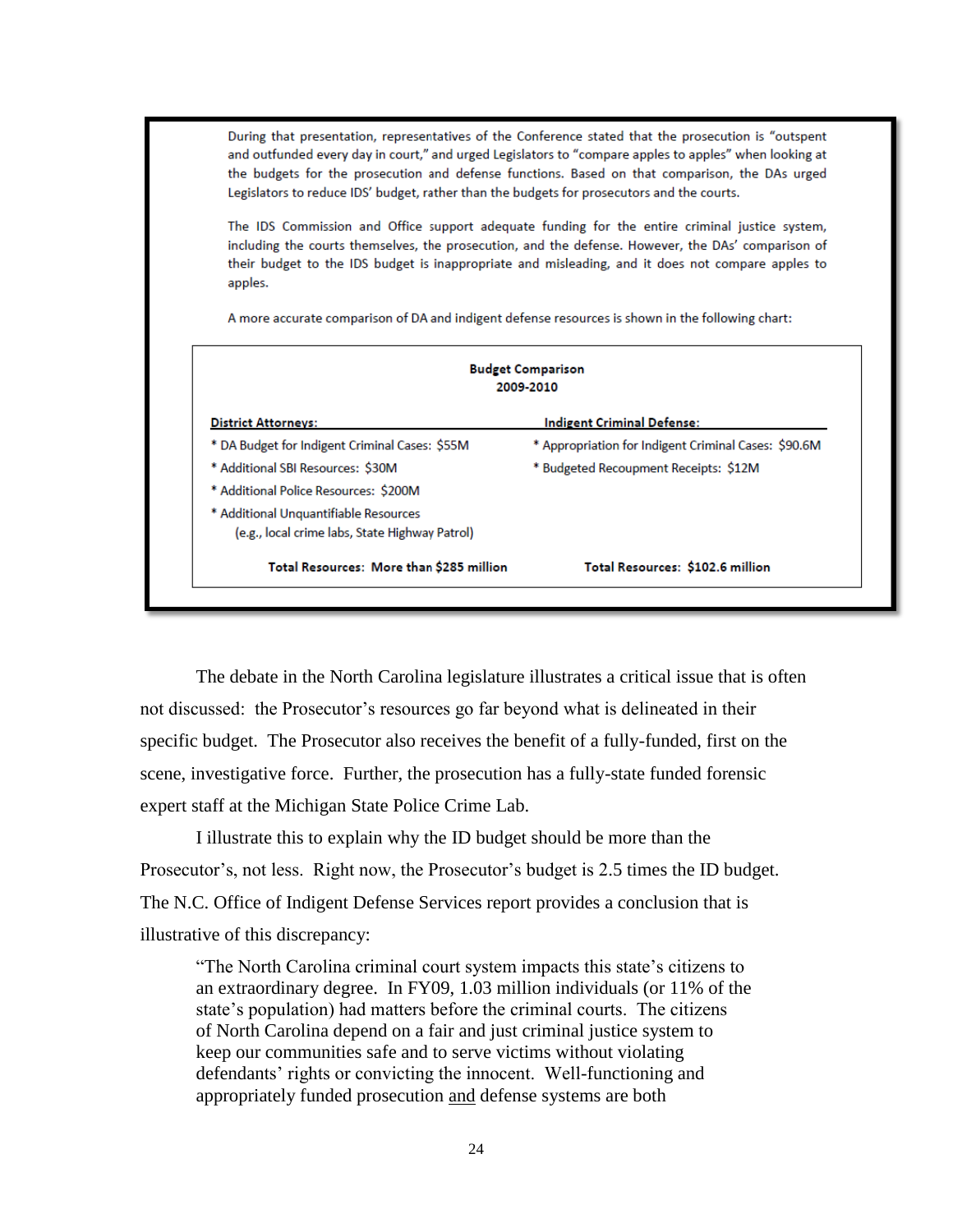integral to maintaining a court system that will best serve all North Carolinians."

The same logic, and possibly statistical proportion, should apply to Berrien County.

#### **B. Manageable Caseloads**

In 2015, Indigent Defense (FDC, Drug Court Defense, and Niles Defense) handled approximately 5,536 total cases. Of the 5,536 cases, 2,573 were felonies and 2,963 were misdemeanors. Indigent Defense attorneys were assigned on 77% of the felony cases for the County (2,573 of 3,378). From 2013-15, Indigent Defense were assigned on a total of 15,715 cases for an average of 5,238 cases per year. Caseloads, resources, and attorney qualifications are critical considerations for the County.<sup>xliv</sup>

In 2013, a collaborative effort of the ABA, RubinBrown ("one of the nation's leading accounting and professional consulting firms"), and the Missouri State Public Defender (MSPD), conducted a 25-week workload study called "The Missouri Project."<sup>xlv</sup> Based upon ABA standards and principles, and ethics, the purpose of the Project was "to develop data-supported workload standards."<sup>xlvi</sup> The Project reached the "Concluded Workload Standards by Case Type and Case Task Group," which established the expected hours per case ID lawyers should work based upon professional standards<sup>xlvii</sup>:

|               | Client        | Discovery /   | Case        | Total |
|---------------|---------------|---------------|-------------|-------|
|               | Communication | Investigation | Preparation | Hours |
| Homicide      | 34.6          | 33.5          | 38.5        | 106.6 |
| AB Felony     | 13.1          | 18.3          | 16.2        | 47.6  |
| CD Felony     | 6.3           | 8.4           | 10.3        | 25    |
| Sex Felony    | 22.5          | 17.8          | 23.6        | 63.8  |
| Misdemeanor   | 3.5           | 4.1           | 4.1         | 11.7  |
| Juvenile      | 5.4           | 6.8           | 7.3         | 19.5  |
| Appellate/PCR | 20.3          | 31.5          | 44.7        | 96.5  |
| Probation     |               |               |             |       |
| Violation     | 2.9           | 2.6           | 4.2         | 9.8   |

Given the current case statistics, the County would need 17 full-time attorneys to handle the ID felony cases and 7.5 full-time attorneys to handle ID misdemeanors to comply with the 1973 ABA standards without consideration of the Missouri Project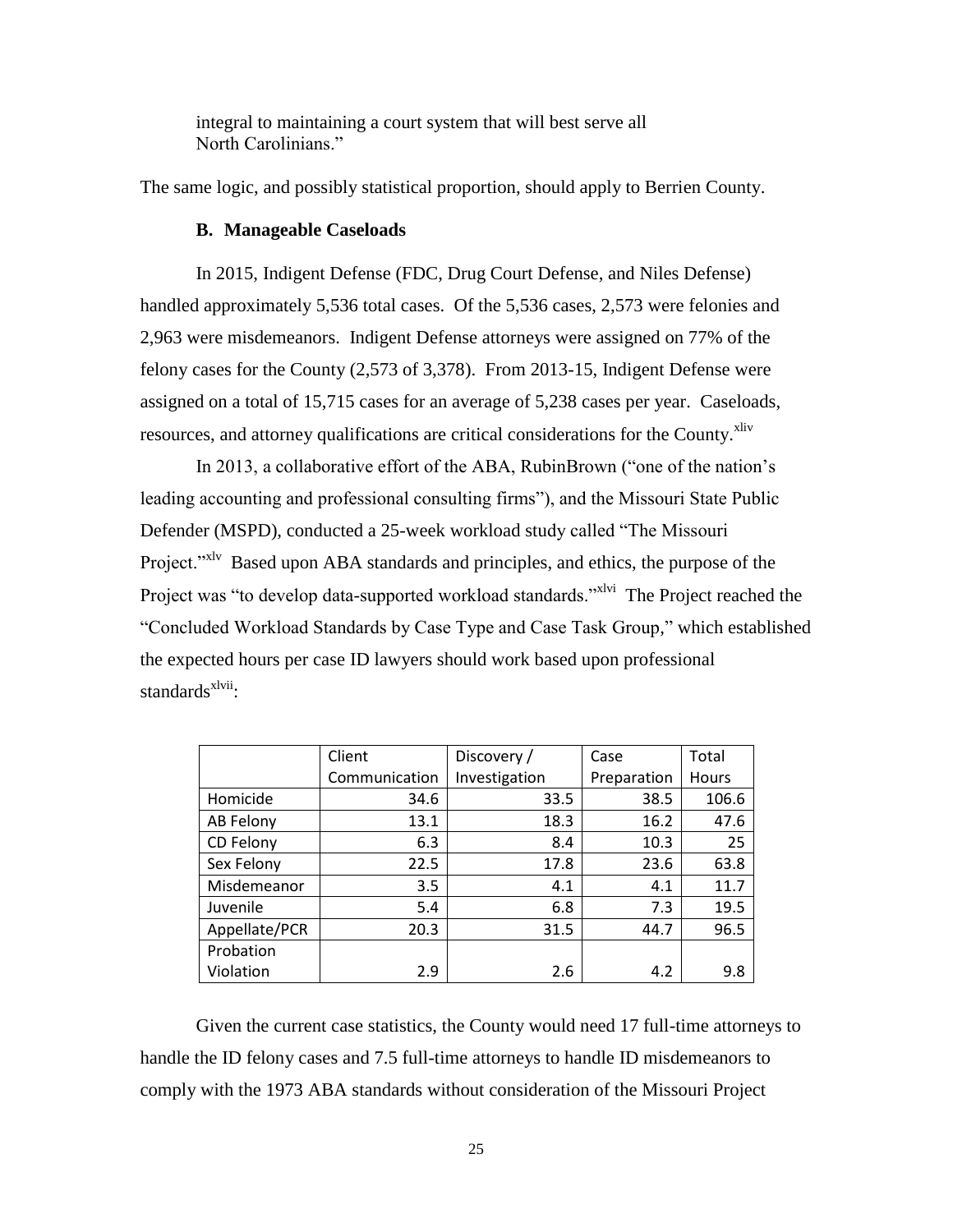findings. Currently, there are only fifteen lawyers on the criminal contracts, and only eleven of them actually appear on ID cases. Furthermore, there are only a handful of private attorneys in Berrien County that specialize in criminal defense, and it is unclear how many, if any, would be willing to assist with ID. In conclusion, far and away the best way to provide quality representation for ID clients in Berrien County is the establishment of a Public Defender Office because of full-time, dedicated criminal defense attorneys, who will be trained, supervised, and resourced.

#### **C. The Four Possible Options**

Given the current status of the contracts and their performance, I believe a Public Defender's Office is the best of few viable options. The County has four possible options to consider in moving forward with Indigent Defense:

#### **OPTION 1: Contract System:** the status quo with additions:

- a. FT Indigent Defense Administrator with a salary comparable to the Prosecuting Attorney;
- b. FT administrative assistant;
- c. Replace the expert/private investigator budget of \$79,900.00 with a pool of \$60,000.00 for expert fees, and hire one PT investigator for 20 hours/week, \$35 per hour, for a total of \$35,000.00 per year;
- d. Increase the contract total by \$60,000.00 to require the contract attorneys to cover in-custody, and out-of-custody, arraignments; and,
- e. Provide WestLaw, which has been priced at \$590.00 per month for 7 attorneys and \$787 per month for 14 attorneys.

#### **I STRONGLY RECOMMEND AGAINST THIS OPTION**. I feel obligated to

provide it; however, I cannot and would not support it for a host of reasons.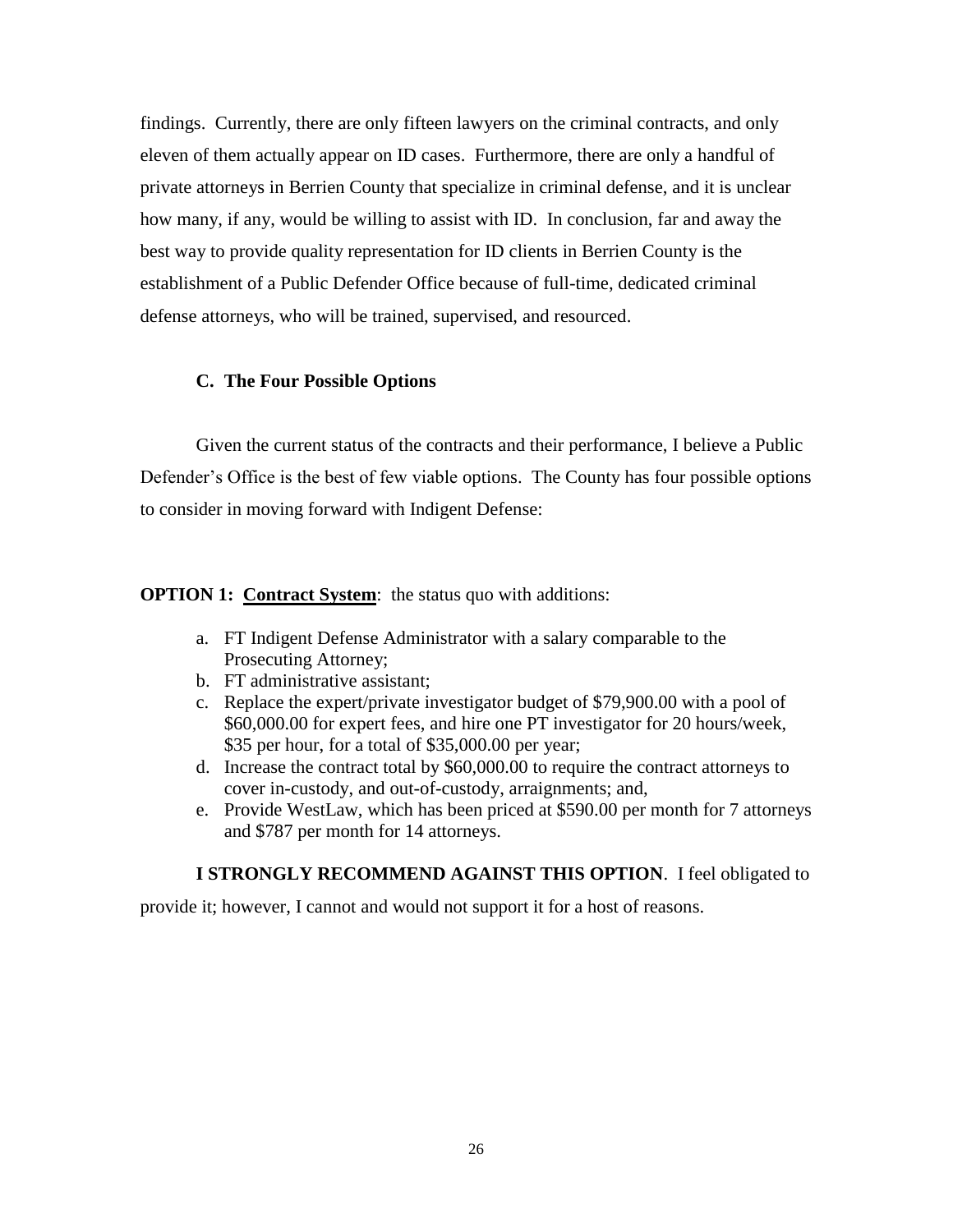# **OPTION 2: Hybrid System<sup>5</sup>** :

- a. FT Chief Public Defender with a salary comparable to the Prosecuting Attorney;
- b. 5 FT attorneys (primarily St. Joseph felonies and drug court)<sup>6</sup>
	- 1. 1 Chief Assistant Public Defender (APA Chief Trial, range of \$74,584.00 – \$99,950.00), who will also provide additional supervision
	- 2. 4 Assistant Public Defenders (APA II and/or III level, range of \$56,036 \$75,094 and \$67,804 - \$90,864, respectively)
- c. 1 FT attorney for in-custody Arraignments, and legal research, writing, and trial support, only (APA I, **\$50,943** - \$68,268);
- d. 2 FT administrative assistant(s);
- e. Replace the expert/private investigator budget of \$79,900.00 with a pool of \$60,000.00 for expert fees, and hire one PT investigator for 20 hours/week, \$35 per hour, for a total of \$35,000.00 per year;
- f. Contact(s) for St. Joseph misdemeanors, some low felonies, and other matters (range of \$160,000 - \$240,000);
- g. Contract(s) for Niles felonies and misdemeanors (range of \$150,000 \$200,000);
- h. Provide WestLaw, which has been priced at \$590.00 per month for 7 attorneys and \$787 per month for 14 attorneys; and,
- i. Rough estimate of \$200,000 for conflict and "overflow" counsel (list of private attorneys paid an hourly rate: \$50 – \$70 per hour for misdemeanors; \$70 - \$100 for felonies; and \$100 - \$125 per hour for capital felonies [i.e., homicide and  $\text{CSC} - 1^{\text{st}}$  degree]).

Note: This option will require purchasing of additional computers, office equipment, and may require design changes to ID Office Building, unless the upstairs loft area is zoned for individual office space (open floor layout/some cubicle type walls to reduce desk noise)

This option provides a minimal upgrade from the current system. The option adds

oversight and supervision. This should be seen as a transitional model with the

expectation that the Hybrid PD Office can create a foundation and allow time to research

and plan for a complete Public Defender Office starting in 2018, or earlier.

 $\overline{a}$  $<sup>5</sup>$  This option is similar to "Option 4 – Interim" from the August 27, 2015 Berrien County Indigent Defense</sup> System presentation.

<sup>&</sup>lt;sup>6</sup> The current FDC and Drug Court contracts are \$499,800 and  $$122,400 = $622,200$ . This includes St. Joseph misdemeanor representation, and probation violations and show causes. Accurate numbers for appointments are difficult to acquire because the contacts currently handle conflicts internally (which clearly reduces the number of reported conflicts outside of co-defendant cases), and appointments include probation violations and other matters. The best annual estimate for appointments are: FDC (1703 felonies, 2385 misdemeanors); Drug Court Defense (508 felonies, 12 misdemeanors); and Niles Defense (362 felonies, 566 misdemeanors). ABA guidelines, from 1973, dictate that attorneys should not handle more than 150 felonies or 400 misdemeanors per year.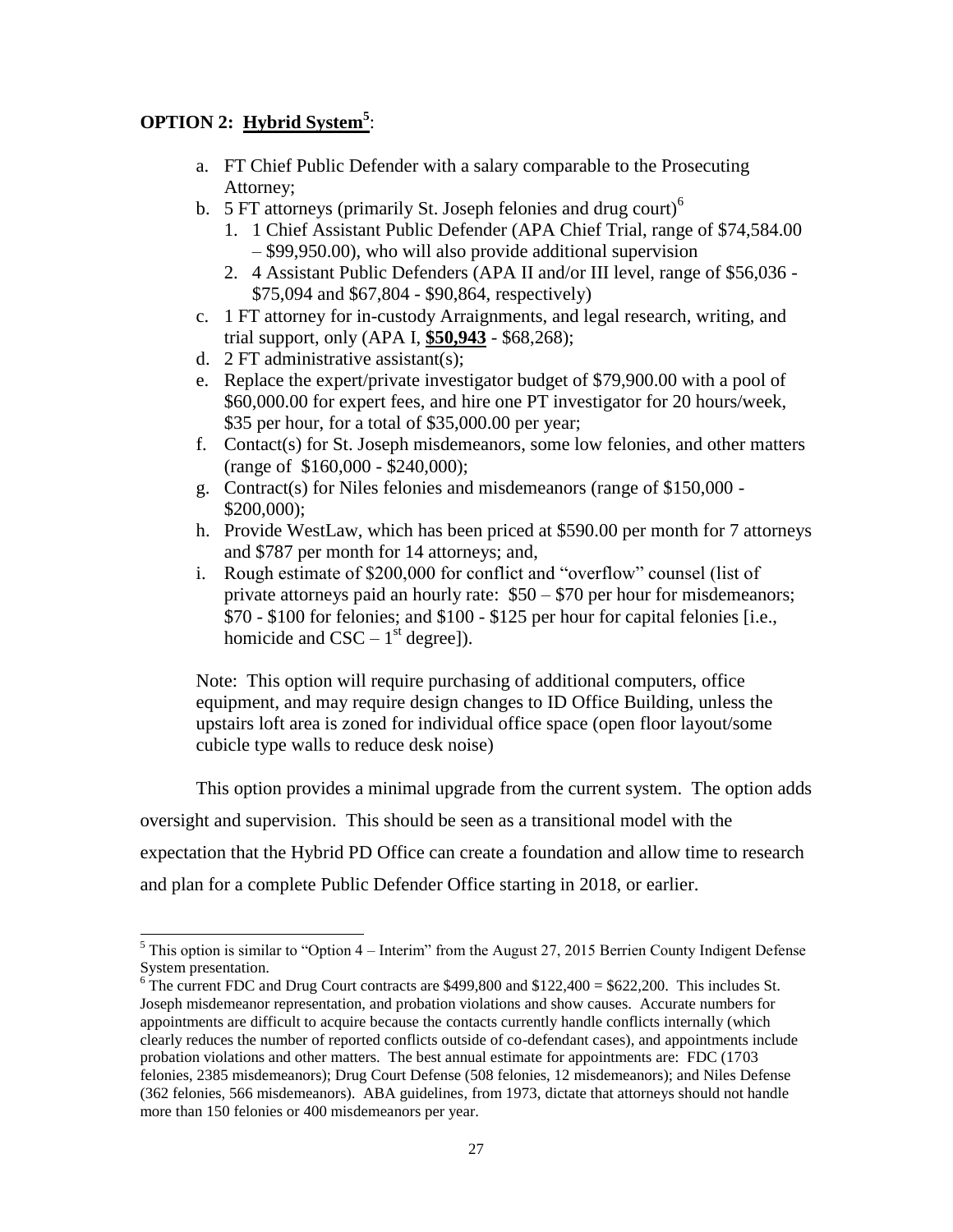# **OPTION 3: Public Defender Office<sup>7</sup>** :

- a. FT Chief Public Defender with a salary comparable to the Prosecuting Attorney;
- b. 16 FT attorneys:
	- 1. 2 Chief Assistant Public Defenders (APA Chief Trial, range of \$74,584.00 – \$99,950.00), who will also provide additional supervision
	- 2. 8 Assistant Public Defenders (APA II and/or III level, range of \$56,036 \$75,094 and \$67,804 - \$90,864, respectively)
	- 3. 5 Asst. PD's for all misdemeanors, show causes, out-of-custody arraignments, (APA I, \$50,943 - \$68,268);
	- 4. 1 Asst. PD for in-custody Arraignments, and legal research, writing, and trial support, only (APA I, **\$50,943** - \$68,268);
- c. 3 FT administrative assistants;
- d. 1 FT paralegal<sup>8</sup>;
- e. 3 FT investigator(s)<sup>9</sup>;
- f. 2 FT social workers;
- g. \$75,000 \$100,000 budget for expert fees;
- h. Provide WestLaw, which has been priced at \$590.00 per month for 7 attorneys and \$787 per month for 14 attorneys; and,
- i. Rough estimate of \$200,000 for conflict and "overflow" counsel (list of private attorneys paid an hourly rate: \$50 – \$70 per hour for misdemeanors; \$70 - \$100 for felonies; and \$100 - \$125 per hour for capital felonies [i.e., homicide and CSC-  $1<sup>st</sup>$  degree]).

Note: This option will require purchasing of additional computers, office equipment, and may require design changes to ID Office Building, unless the upstairs loft area is zoned for individual office space (open floor layout/some cubicle type walls to reduce desk noise). This will also require using existing, vacant office space at the Niles Courthouse.

This option is similar to the Muskegon and Washtenaw Public Defender Offices

with additional, minimally required resources. Please understand that this option would

need additional resources going forward, but it would provide an adequate starting point.

<sup>&</sup>lt;sup>7</sup> Similar to "Option 4A" from the August 27, 2015 Berrien County Indigent Defense System presentation.

<sup>&</sup>lt;sup>8</sup> Paralegals can assist with legal research, writing, and trial support.

<sup>&</sup>lt;sup>9</sup> With a PD office, an investigator will be utilized for multiple investigative tasks including client and witness interviews, serving subpoenas, trial testimony etc.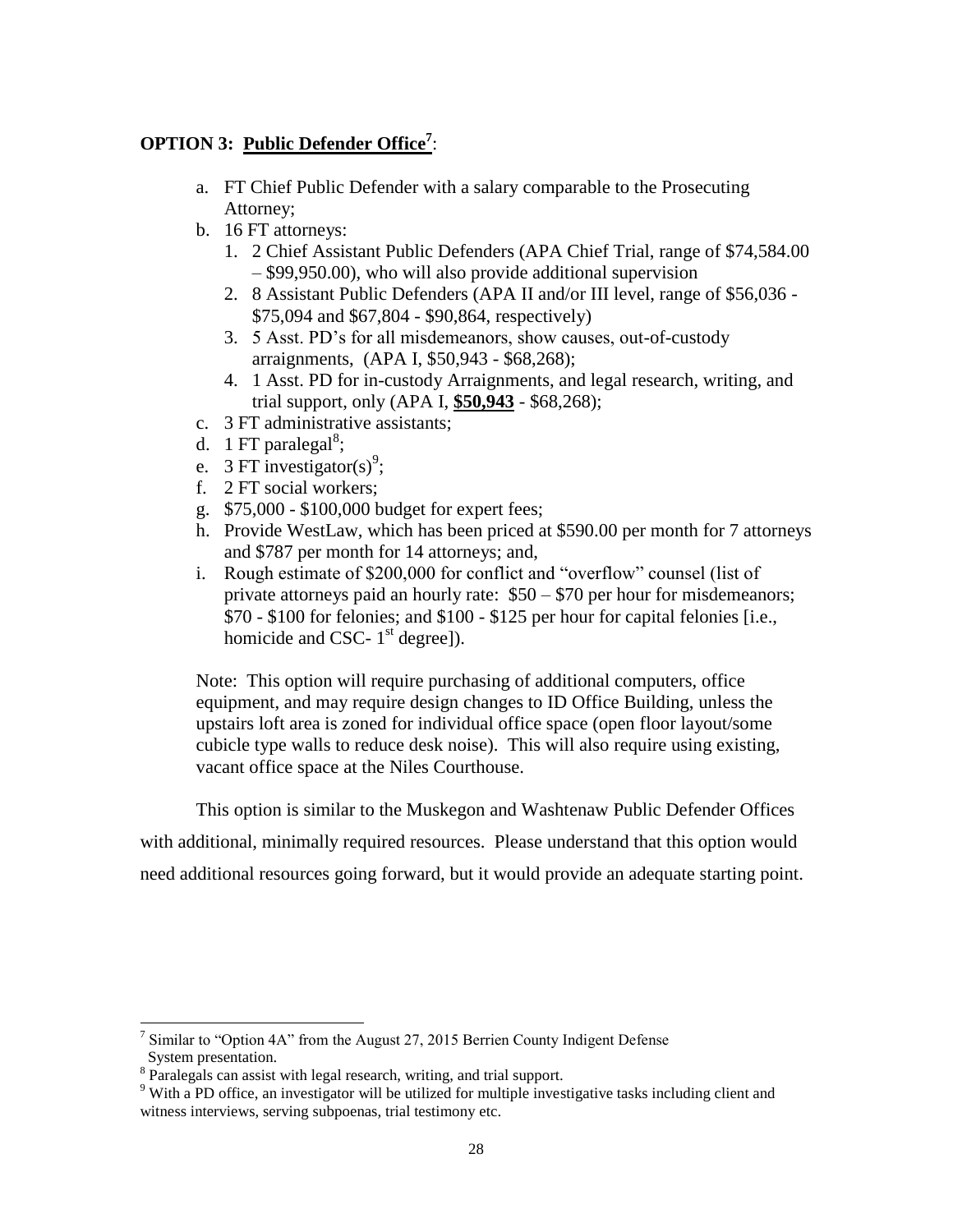# **OPTION 4: Model Public Defender Office**<sup>10</sup>;

- a. FT Chief Public Defender with a salary comparable to the Prosecuting Attorney;
- b. 23 FT attorneys:
	- 1. 3 Chief Assistant Public Defenders (APA Chief Trial, range of \$74,584.00 – \$99,950.00), who will also provide additional supervision
	- 2. 12 Assistant Public Defenders (APA II and/or III level, range of \$56,036 \$75,094 and \$67,804 - \$90,864, respectively)
	- 3. 6 Assistant Public Defender's for all misdemeanors, show causes, out-ofcustody arraignments, and support on felonies (APA I, \$50,943 - \$68,268);
	- 4. 1 Asst. PD for in-custody Arraignments, and legal research, writing, and trial support, only (APA I, **\$50,943** - \$68,268);
- c. 4 FT administrative assistants;
- d. 1 FT paralegal;
- e. 4 FT investigator(s);
- f. 3 FT social workers<sup>11</sup>;
- g. \$100,000 budget for expert fees;
- h. Provide WestLaw, which has been priced at \$590.00 per month for 7 attorneys and \$787 per month for 14 attorneys; and,
- i. Rough estimate of \$100,000 \$150,000 for conflict counsel (list of private attorneys paid an hourly rate: \$50 – \$70 per hour for misdemeanors; \$70 - \$100 for felonies; and \$100 - \$125 per hour for capital felonies [i.e., homicide and CSC-  $1<sup>st</sup>$  degree]).

This option would meet ABA, national, and ethical standards. It is based upon "Holistic" Public Defender Offices in the country, including the Public Defender Service for the District of Columbia (PDS), the Bronx Public Defender, and the Knox County (TN) Public Defender. Of all the options, this is the only one that would put Indigent Defense on comparable footing with the Prosecutor's Office. Finally, this option would be the model PD Office for the State of Michigan and would provide our community with high quality indigent representation.

After consideration of all options, including budgetary constraints, I strongly recommend Option 3. In relation to the four options, I recommend Option 3 in order to

 $\overline{a}$ <sup>10</sup> Similar to "Option 4A" from the August 27, 2015 Berrien County Indigent Defense System presentation.

<sup>&</sup>lt;sup>11</sup> Several well-respected PD offices employ social workers to help clients in several ways: to help incarcerated clients address their community needs; bridge the gap for those in need of mental health services both in and out of custody; employment; educational needs; custodial/child support needs; and to provide social histories for sentencing and plea negotiations.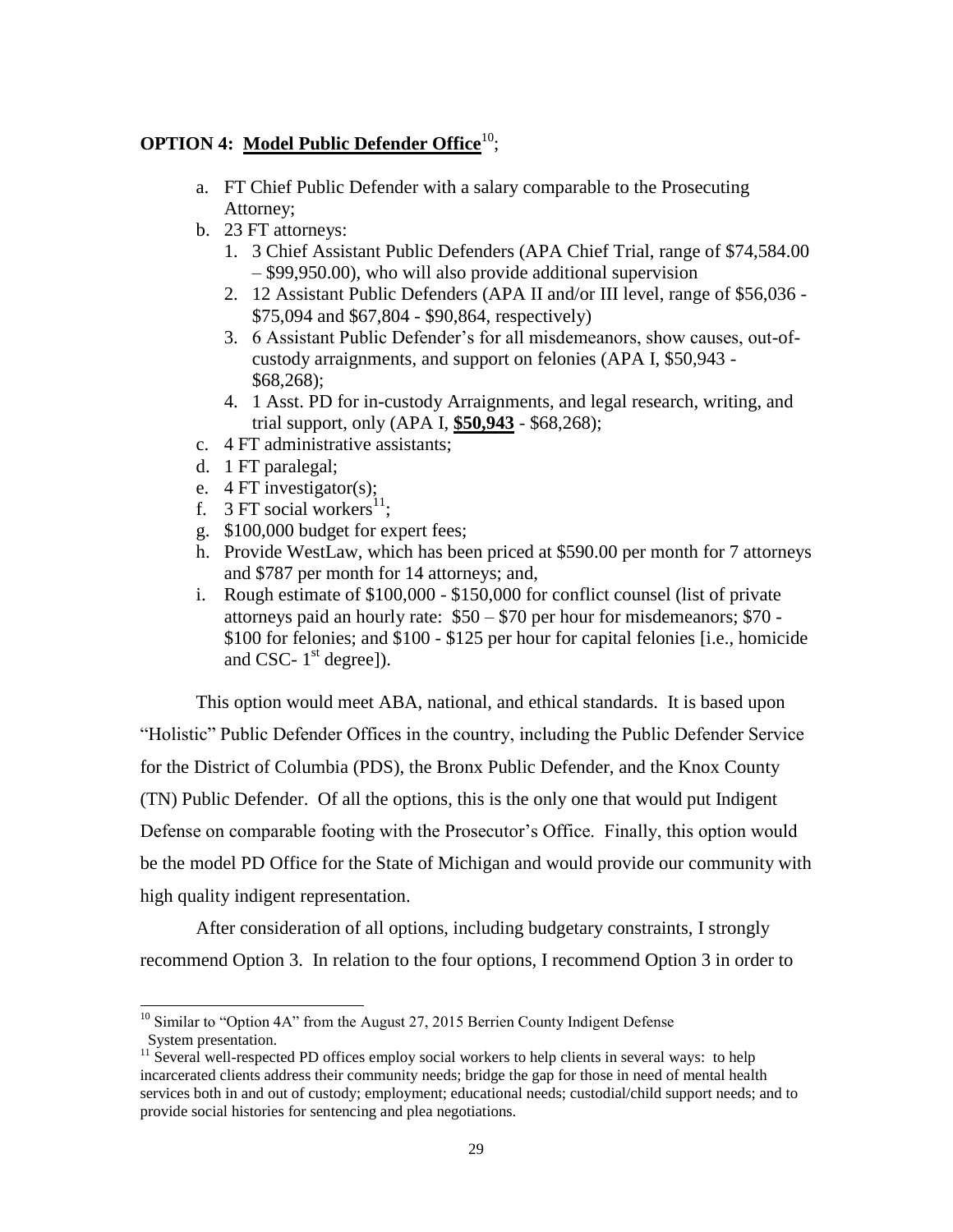create infrastructure and oversight that will allow the County to move toward a "holistic"

public defender once more information and data can be established.

iii Administrative Order No. 2016-2, *supra ii*, pg. 7.

<sup>x</sup> American Bar Association, Formal Opinion 06-441, *Ethical Obligations of Lawyers Who Represent Indigent Criminal Defendants When Excessive Caseloads Interfere with Competent and Diligent Representation,* May 13, 2006.

xi Missouri State Public Defender Commission, *Caseload Crisis Protocol*, Adopted: November 2, 2007; As amended: April 30, 2010. *System Overload: The Costs of Under-Resourcing Public Defense,* Justice Policy Institute (July 2011). RubinBrown*, The Missouri Project: A Study of the Missouri Public Defender System and Attorney Workload Standards*, On Behalf of the American Bar Association's Standing Committee on Legal Aid and Indigent Defendants (June 2014).

xii Henry Gass, The Christian Science Monitor, *Why embattled public defenders 'welcome' lawsuits against them,* January 21,2016,

[http://m.csmonitor.com/USA/Justice/2016/0121/Why-embattled-public-defenders](http://m.csmonitor.com/USA/Justice/2016/0121/Why-embattled-public-defenders-welcome-lawsuits-against-them)[welcome-lawsuits-against-them](http://m.csmonitor.com/USA/Justice/2016/0121/Why-embattled-public-defenders-welcome-lawsuits-against-them) (highlighting the lawsuit against the New Orleans PD, and mentioning similar law suits in New York, Florida, Missouri, Connecticut, and Pennsylvania).

xiii *A Race to the Bottom: Speed & Savings Over Due Process: A Constitutional Crisis,* National Legal Aid & Defender Association (2008).

xiv *A Race to the Bottom, supra xiii,* pg. iii.

xv The Sentencing Project, State-by-State Data, state rankings,

[http://www.sentencingproject.org/the-facts/#rankings?dataset-option=SIR.](http://www.sentencingproject.org/the-facts/#rankings?dataset-option=SIR) Prison Policy Initiative, Michigan profile, [http://www.prisonpolicy.org/profiles/MI.html.](http://www.prisonpolicy.org/profiles/MI.html)

xvi *A Race to the Bottom, supra xiii,* pg. 2.

xvii MIDC, *Snapshot of Indigent Defense Representation in Michigan's Adult Criminal Courts: The MIDC's First Survey of Local Court Systems* (February 2016).

xviii MIDC, *Snapshot of Indigent Defense Representation in Michigan's Adult Criminal Courts: The MIDC's First Survey of Local Court Systems* (February 2016) pg. 12.

xix *Basic Data Every Defender Program Needs to Track*, National Legal Aid & Defender Association, prepared by Marea Beeman (2014).

 $\overline{a}$ <sup>i</sup> Michigan Indigent Defense Commission Act, MCL 780.981 *et seq.*

iiAdministrative Order No. 2016-2, Michigan Supreme Court, Regulations Governing a System for Appointment of Counsel for Indigent Defendants in Criminal Cases and Minimum Standards for Indigent Criminal Defense Services, (June 1, 2016)

iv Administrative Order No. 2016-2, *supra ii*, pg. 1.

<sup>v</sup> Administrative Order No. 2016-2, *supra ii*, pg. 2.

vi MIDC, *Position Paper on Attorney Fees after the Passage of the MIDC Act* (Summer 2016).

vii MCL 780.983(b), *supra i*.

viii MCL 780.991(2)(b), *supra i*.

<sup>&</sup>lt;sup>ix</sup> National Advisory Commission on Criminal Justice Standards and Goals, Task Force on Courts, Chapter 13, *The Defense* (1973), Standard 13.12.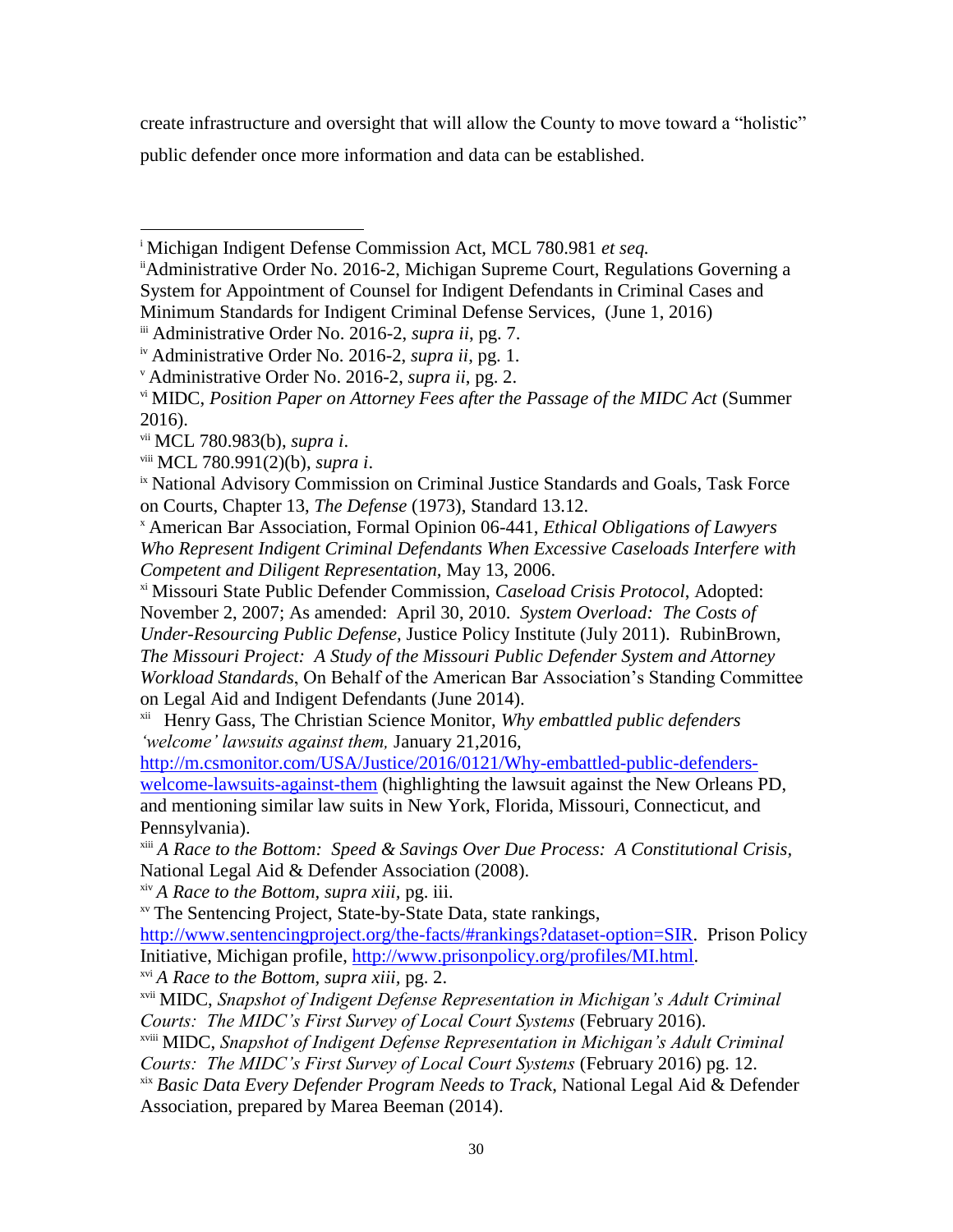xx LegalNews.com, Muskegon County Legal News, *Bringing Indigent Defense Internal: Muskegon County creates Public Defender Department,* May 17, 2013,

[www.legalnews.com/muskegon/1376130/.](http://www.legalnews.com/muskegon/1376130/) Muskegon Public Defender System, Indigent Defense Delivery System, Public Defender Report 04092013. Telephone interview with Chief Public Defender, Fred Johnson.

<sup>xxi</sup> Public defenders office for Van Buren County?, Rod Smith, The Herald Palladium, July 14, 2016. Telephone interview with Richard Stroba.

xxii *Michigan moves slowly to fix shoddy indigent defense*, Stephen Henderson, Detroit Free Press Editorial Page Editor, Detroit Free Press, August 14, 2016,

[http://on.freep.com/2bgqGrl.](http://on.freep.com/2bgqGrl) *Devontae Sanford Officially Exonerated as Court Drops Charges,* Innocence Project, July 20, 2016, [www.innocenceproject.org.](http://www.innocenceproject.org/) *Released from prison, Sanford: 'I just want to ... move on with my life,'* Paul Egan, and Elisha

Anderson, Detroit Free Press, June 9, 2016, [http://on.freep.com/1t9qi5B.](http://on.freep.com/1t9qi5B) *Editorial: Kym Worthy must free man she wrongly jailed,* The Detroit News, May 27, 2016, [http://detne.ws/1Vl1VNy.](http://detne.ws/1Vl1VNy)

<sup>xxiii</sup> *Editorial: Kym Worthy must free man she wrongly jailed*, The Detroit News, May 27, 2016, [http://detne.ws/1Vl1VNy.](http://detne.ws/1Vl1VNy)

xxiv National Advisory Commission on Criminal Justice Standards and Goals, Task Force on Courts, Chapter 13, *The Defense* (1973), Standard 13.12.

xxv *See supra note xi*.

 $\overline{a}$ 

xxvi American Bar Association, Formal Opinion 06-441, *Ethical Obligations of Lawyers Who Represent Indigent Criminal Defendants When Excessive Caseloads Interfere with Competent and Diligent Representation,* May 13, 2006.

xxvii ABA Op 06-441, pg. 9, *supra note xxvi.*

xxviii ABA Op 06-441, pg. 9, *supra note xxvi.*

xxix ABA Op 06-441, pg. 9, *supra note xxvi.*

xxx National Legal Aid & Defender's Association (NLADA), *Implementation of the ABA's Ten Principles in Assigned-Counsel Systems,* American Council of Chief Defenders Best Practices Committee Preliminary Report (9/3/10).

xxxi U.S. Department of Justice, *Indigent Services in the United States, FY 2008-2012- Updated*, Office of Justice Programs, Bureau of Justice Statistics, Revised April 21, 2015.

xxxii U.S. Department of Justice, Bureau of Justice Statistics, Indigent Defense Systems, [http://www.bjs.gov/index.cfm?ty=tp&tid=28.](http://www.bjs.gov/index.cfm?ty=tp&tid=28)

xxxiii U.S. Department of Justice, Bureau of Justice Statistics, Indigent Defense Systems, [http://www.bjs.gov/index.cfm?ty=tp&tid=28.](http://www.bjs.gov/index.cfm?ty=tp&tid=28)

xxxiv The Bronx Defenders, *Holistic Defense, Defined*, [www.bronxdefenders.org/holistic](http://www.bronxdefenders.org/holistic-defense/)[defense/.](http://www.bronxdefenders.org/holistic-defense/)

xxxv All information regarding PDS came from two main sources: correspondence with the Executive Director of PDS and *The FY2017 Congressional Budget Justification Report*, [www.pdsdc.org/docs/default-source/default-document-library/fy-2017-pds](http://www.pdsdc.org/docs/default-source/default-document-library/fy-2017-pds-congressional-budget-justification.pdf)[congressional-budget-justification.pdf.](http://www.pdsdc.org/docs/default-source/default-document-library/fy-2017-pds-congressional-budget-justification.pdf)

xxxvi Sixth Amendment Center, The Right to Counsel, State Indigent Defense Systems, Idaho, [http://sixthamendment.org/the-right-to-counsel/state-indigent-defense](http://sixthamendment.org/the-right-to-counsel/state-indigent-defense-systems/idaho/)[systems/idaho/.](http://sixthamendment.org/the-right-to-counsel/state-indigent-defense-systems/idaho/)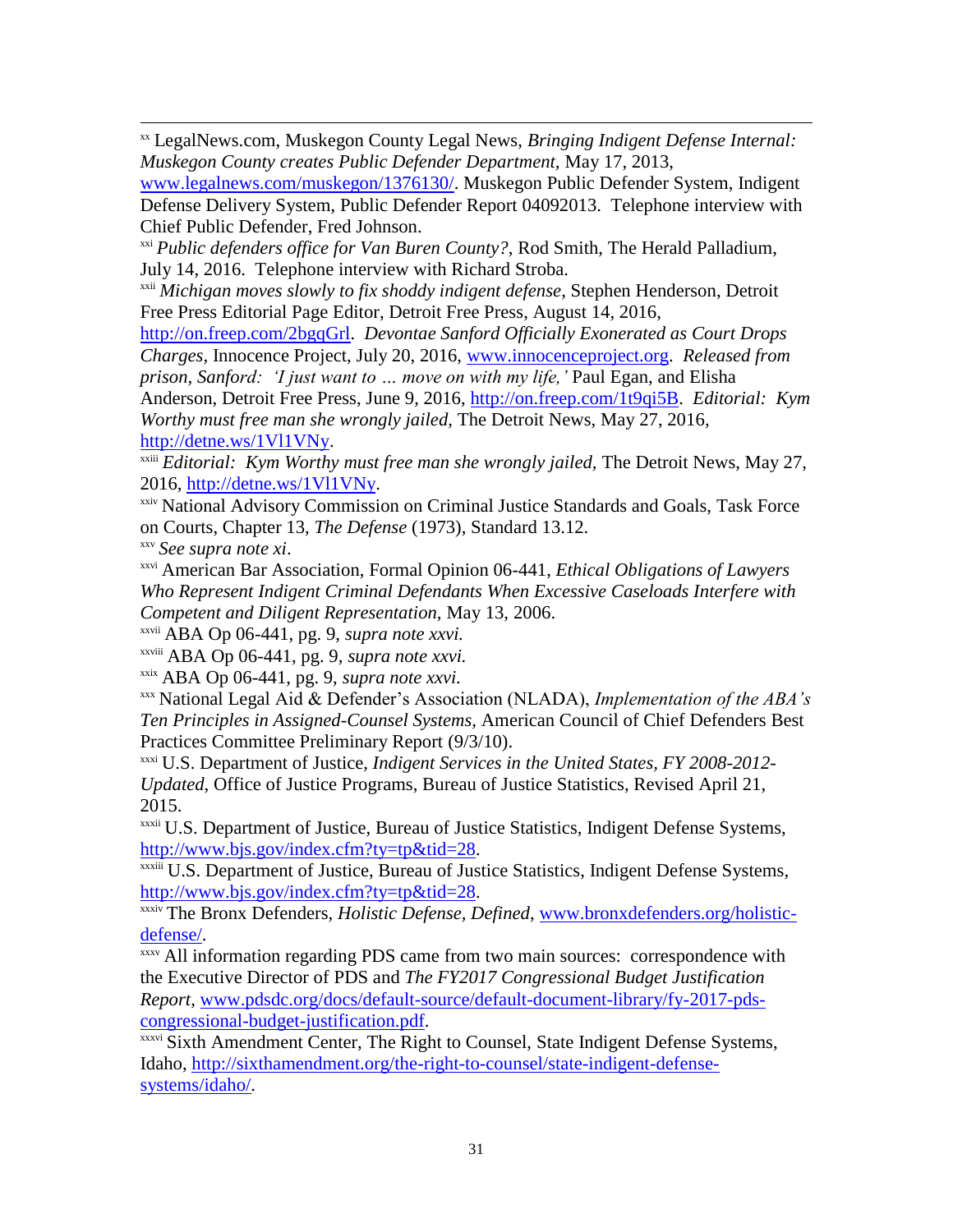xxxvii The background and information on Canyon County Public Defender was obtained mainly from two sources: (1) The Chief Public Defender for the office, Tera A. Harden, and, (2) Canyon County Criminal Justice Planning Council (CCCJPC), *Canyon County Indigent Defense Delivery System Report*, February 26, 2013.

xxxviii Canyon County Public Defender, [www.canyonco.org/PublicDefender.](http://www.canyonco.org/PublicDefender)

 $\overline{a}$ 

xxxix DeGraff, *Reducing the Corrections Budget through Effective Public Defense,"* Michigan State University, Institute for Public Policy and Social Research, Public Policy Forum; October 15, 2003, [www.sado.org/fees/washtenaw\\_reduce.pdf.](http://www.sado.org/fees/washtenaw_reduce.pdf) *Washtenaw County: Public Defender Impact on Exceptionally Low Jail and Prison Commitments*, [www.ewashtenaw.org/government/departments/public\\_defender/sadofile1.](http://www.ewashtenaw.org/government/departments/public_defender/sadofile1)

xl *See, e.g.,* National Research Council, *The Growth of Incarceration in the United States: Exploring Causes and Consequences*, Washington, D.C.: The National Academies Press 340 (2014); Donald Braman, "Families and Incarceration," *Invisible Punishment: The Collateral Consequences of Mass Imprisonment,* 118 (Marc Mauer and Meda Chesney-Lind, eds., 2002); Daniel S. Nagin, *Deterrence in the Twenty-First Century*, 42 Crime & Just. 199, 201 (2013); Michelle Alexander, "The New Jim Crow: Mass Incarceration in the Age of Colorblindness,*"* The New Press, New York (2012); Amy Bach, "Ordinary Injustice: How America Holds Court," Henry Holt and Company, LLC, New York (2009); The Vera Institute, *New Trends in State Sentencing and Corrections 2014-15* (May 2016).

<sup>xli</sup> ABA, *A Report on the Future of Legal Services in the United States* (2016), pg. 34.

xlii *System Overload: The Costs of Under-Resourcing Public Defense,* Justice Policy Institute (July 2011), citations: *Gideon's Broken Promise: America's Continuing Quest for Equal Justice* (Washington, D.C.: American Bar Association, 2004), 38; *Ten Principles of a Public Defense Delivery System (Chicago, IL: American Bar Association* Standing Committee on Legal Aid and Indigent Defendants, 2002); *Improving Criminal Justice Systems Through Expanded Strategies and Innovative Collaborations Report of the National Symposium on Indigent Defense,* 1999 (Washington, D.C.: U.S. Department of Justice Office, 2000); [www.sado.org/fees/icjs.pdf;](http://www.sado.org/fees/icjs.pdf) *Argersinger v. Hamlin*, 407 U.S. 25 (1972).

xliii N.C. Office of Indigent Defense Services, *North Carolina's Criminal Justice System: A Comparison of Prosecution and Indigent Defense Resources, pg. 1* (April 2011), [http://www.ncids.org/Reports%20&%20Data/Latest%20Releases/ProsecutionOfIndigent](http://www.ncids.org/Reports%20&%20Data/Latest%20Releases/ProsecutionOfIndigentDefense.pdf) [Defense.pdf](http://www.ncids.org/Reports%20&%20Data/Latest%20Releases/ProsecutionOfIndigentDefense.pdf)

xliv Missouri State Public Defender Commission, *Caseload Crisis Protocol*, Adopted: November 2, 2007; As amended: April 30, 2010.

xlv RubinBrown*, The Missouri Project: A Study of the Missouri Public Defender System and Attorney Workload Standards*, On Behalf of the American Bar Association's Standing Committee on Legal Aid and Indigent Defendants (June 2014), preface and executive summary.

xlvi *The Missouri Project, supra note xlv,* executive summary.

xlvii *The Missouri Project, supra note xlv,* pg. 23, exhibit 1.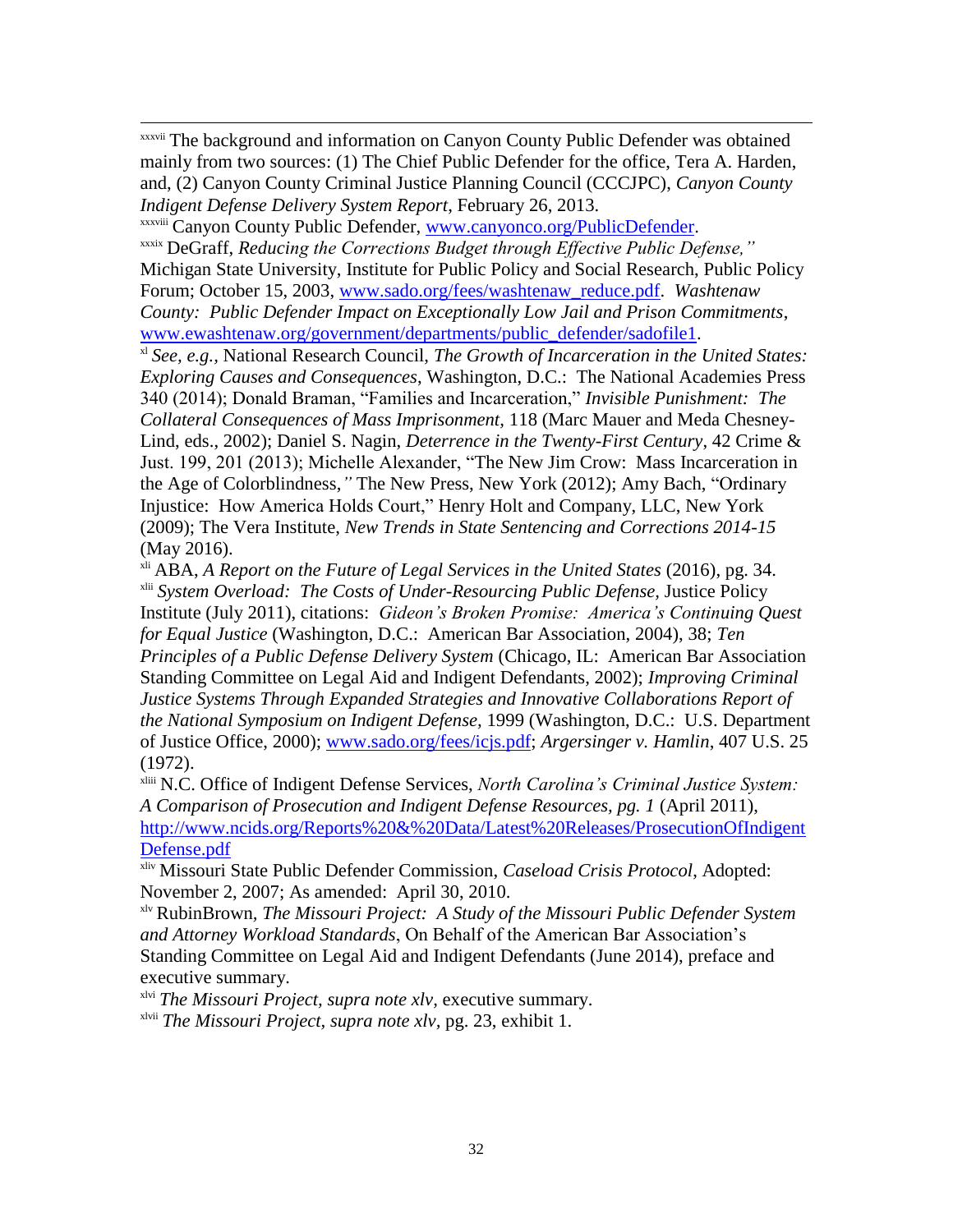## **OTHER SOURCES**

In 2008, for every \$1 spent on indigent defense in the U.S., we spent almost \$14 on corrections. Corrections: National Association of State Budget Officers, State Expenditure Reports; Indigent Defense: The Spangenberg Project for the Bar Information Program at the ABA SCLAID (2010)

 $\overline{a}$ 

American Bar Association, *Gideon's Broken Promise: America's Continuing Quest for Equal Justice* (2004)

American Council of Chief Defenders, National Juvenile Defender Center, *Ten Core Principles for Providing Quality Delinquency Representation through Indigent Defense Delivery Systems* (January 2005)

BGA, *Special Investigation: The High Costs of Wrongful Convictions*, [http://www.bettergov.org/news/special-investigation-the-high-costs-of-wrongful](http://www.bettergov.org/news/special-investigation-the-high-costs-of-wrongful-convictions)[convictions](http://www.bettergov.org/news/special-investigation-the-high-costs-of-wrongful-convictions)

Colbert, Paternoster, and Bushway, *Do Attorneys Really Matter? The Empirical and Legal Case for the Right of Counsel at Bail*, 23 Cardozo L. Rev. 1719 (2001-02), [http://digitalcommons.law.umaryland.edu/fac\\_pubs/291/](http://digitalcommons.law.umaryland.edu/fac_pubs/291/)

Council of State Governments Justice Center, *Improving Indigent Defense: Evaluation of the Harris County Public Defender* (TX) (September 30, 2013)

County of Sacramento, CA, Countywide Services Agency, Conflict Criminal Defenders, *Policies and Procedures for Assigned Counsel, Investigators, and Other Ancillary Service Providers,*(Revised July 1, 2015)

Gupta, Hansman, & Frenchman, *The Heavy Costs of High Bail: Evidence from Judge Randomization* (August 5, 2016), [www.columbia.edu/~cjh2182/GuptaHansmanFrenchman.pdf](http://www.columbia.edu/~cjh2182/GuptaHansmanFrenchman.pdf)

Joy, Peter, *Unequal Assistance of Counsel*, Washington University in St. Louis School of Law, Legal Studies Research Paper Series, Paper No. 15-09-02 (September 2015)

Lefstein, Norman, *Securing Reasonable Caseloads: Ethics and Law in Public Defense*, ABA Standing Committee on Legal Aid and Indigent Defendants (2011)

Michigan Department of Corrections (MDOC), Office of Community Corrections, *Statewide Dispositions – Fiscal Year 2015* (1/12/06)

National Center for State Courts, *Virginia Indigent Defense Commission Attorney and Support Staff Workload Assessment,* Research Division (March 2010)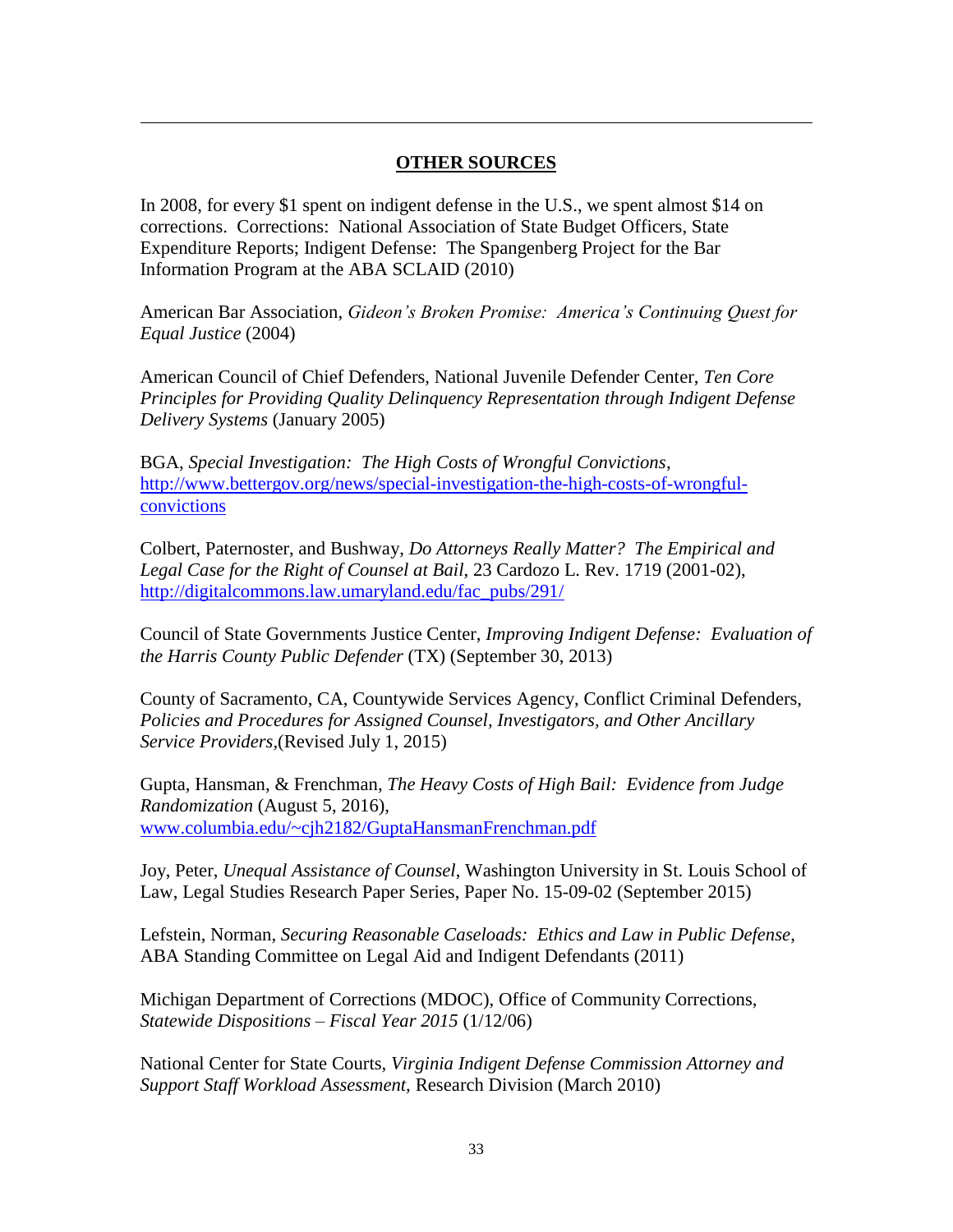National Legal Aid & Defender Association, *Mississippi Indigent Defense Data Project: Recommendations for the Mississippi Public Defender Task Force*, (December 2015)

 $\overline{a}$ 

National Registry of Exonerations, A Project of the University of Michigan Law School, [https://www.law.umich.edu/special/exoneration/Pages/Exonerations-in-the-United-](https://www.law.umich.edu/special/exoneration/Pages/Exonerations-in-the-United-States-Map.aspx)[States-Map.aspx](https://www.law.umich.edu/special/exoneration/Pages/Exonerations-in-the-United-States-Map.aspx)

The Pew Center for the States, *One in 100: Behind Bars in America 2008* (February 2008), [http://www.pewtrusts.org/en/research-and-analysis/reports/2008/02/28/one-in-](http://www.pewtrusts.org/en/research-and-analysis/reports/2008/02/28/one-in-100-behind-bars-in-america-2008)[100-behind-bars-in-america-2008](http://www.pewtrusts.org/en/research-and-analysis/reports/2008/02/28/one-in-100-behind-bars-in-america-2008)

The Pew Charitable Trusts, *Collateral Costs: Incarceration's Effect on Economic Mobility*, pg. 27 (2010), [http://www.pewtrusts.org/~/media/legacy/uploadedfiles/pcs\\_assets/2010/collateralcosts1](http://www.pewtrusts.org/~/media/legacy/uploadedfiles/pcs_assets/2010/collateralcosts1pdf.pdf) [pdf.pdf](http://www.pewtrusts.org/~/media/legacy/uploadedfiles/pcs_assets/2010/collateralcosts1pdf.pdf)

Phillips, Mary, *A Decade of Bail Research in New York City*, New York City Criminal Justice Agency, Inc., (August 2012), [https://static1.squarespace.com/static/546cc3c3e4b0e3dbf861c974/t/54906416e4b02102b](https://static1.squarespace.com/static/546cc3c3e4b0e3dbf861c974/t/54906416e4b02102b7c91376/1418748950483/CJA+-+DecadeBailResearch12.pdf) [7c91376/1418748950483/CJA+-+DecadeBailResearch12.pdf](https://static1.squarespace.com/static/546cc3c3e4b0e3dbf861c974/t/54906416e4b02102b7c91376/1418748950483/CJA+-+DecadeBailResearch12.pdf)

Prison Policy Initiative, *Detaining the Poor* (May 2016) (discussing research including former AG Holder's estimate "that detaining the legally innocent costs our criminal justice system roughly \$9 billion taxpayer dollars" per year)

San Mateo County Bar Association, Private Defender Program, *Annual Report Fiscal Year 2014-2015 to the Board of Supervisors San Mateo County*

The Spangenberg Group, for the U.S. Department of Justice, *Contracting for Indigent Services: A Special Report* (April 2000) (explaining that "when contract systems are created for the sole purpose of containing costs, they pose significant risks to the quality of representation and the integrity of the criminal justice system.")

The Spangenberg Group, *Rates of Compensation Paid to Court-Appointed Counsel in Non-Capital Felony Cases at Trial: A State-by-State Overview*, prepared for the ABA Bar Information Program (October 2002)

The State Bar of California, *Guidelines on Indigent Defense Services Delivery Systems (2006)*, Office of Legal Services, Access & Fairness Programs (2005)

Stevenson, Megan, *Distortion of Justice: How the Inability to Pay Bail Affects Case Outcomes*, (May 2, 2016),

[www.law.upenn.edu/cf/faculty/mstevens/workingpapers/Distortion-of-Justice-April-](http://www.law.upenn.edu/cf/faculty/mstevens/workingpapers/Distortion-of-Justice-April-2016.pdf)[2016.pdf](http://www.law.upenn.edu/cf/faculty/mstevens/workingpapers/Distortion-of-Justice-April-2016.pdf)